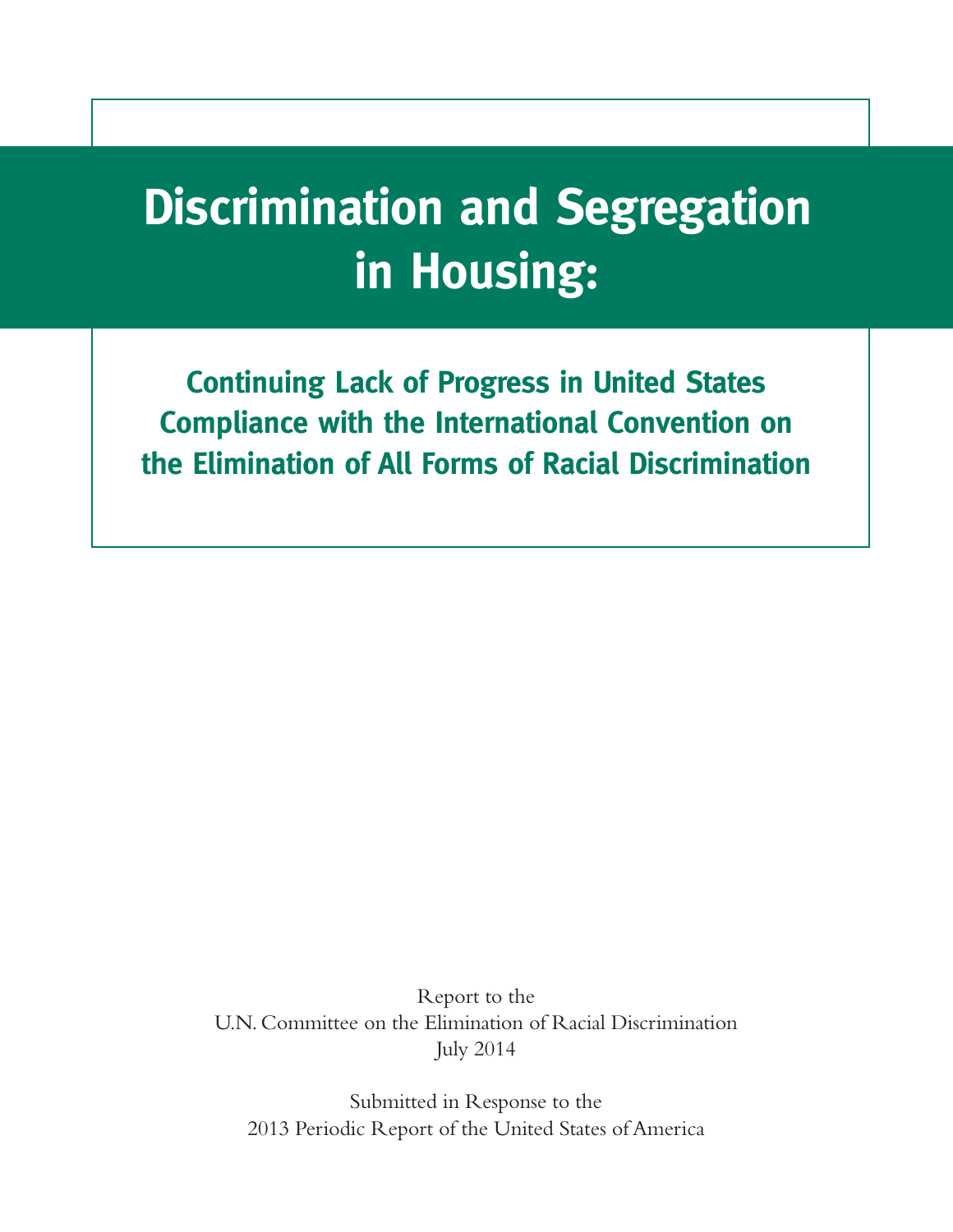## Prepared by:

Megan Haberle of the Poverty & Race Research Action Council and Jorge Soto of the National Fair Housing Alliance. We are grateful for the significant contributions of staff at those organizations and our other colleagues and civil society partners.

#### **Submitted by the undersigned U.S. research and advocacy organizations and scholars:**

| Poverty & Race Research Action                                                          | Haas Institute for a Fair and                                                                                     | Joe Feagin, Texas A&M University*                                                                                    |
|-----------------------------------------------------------------------------------------|-------------------------------------------------------------------------------------------------------------------|----------------------------------------------------------------------------------------------------------------------|
| Council, Washington, DC                                                                 | Inclusive Society, Berkeley, CA<br>Inclusive Communities Project,<br>Dallas, TX                                   | Catherine Fosl, University of<br>Louisville*                                                                         |
| National Fair Housing Alliance,<br>Washington, DC                                       |                                                                                                                   |                                                                                                                      |
| The Lawyers' Committee for Civil                                                        | Kirwan Institute for the Study of                                                                                 | Lance Freeman, Columbia<br>University*                                                                               |
| Rights Under Law, Washington, DC                                                        | Race & Ethnicity, Columbus, OH                                                                                    | George Galster, Wayne State<br>University*                                                                           |
| The Leadership Conference on Civil<br>& Human Rights, Washington, DC                    | Metropolitan Milwaukee Fair<br>Housing Council, Milwaukee, WI                                                     | John Goering, Baruch College,<br>City University of New York*<br>Dan Immergluck, Georgia Institute<br>of Technology* |
| NAACP Legal Defense & Educational<br>Fund, Inc., New York, NY                           | Miami Valley Fair Housing Center,<br>Inc., Dayton, OH                                                             |                                                                                                                      |
| National Association for the<br>Advancement of Colored People<br>(NAACP), Baltimore, MD | Oak Park Regional Housing Center,<br>Oak Park, IL<br>Open Communities Alliance,<br>Hartford, CT                   |                                                                                                                      |
|                                                                                         |                                                                                                                   | William P. Jones, University of<br>Wisconsin, Madison*                                                               |
| National Housing Law Project, San<br>Francisco, CA                                      |                                                                                                                   | W. Dennis Keating, Cleveland<br>State University*                                                                    |
|                                                                                         | The Public Interest Law Project,<br>Oakland, CA<br>Sargent Shriver National Center on<br>Poverty Law, Chicago, IL |                                                                                                                      |
| National Law Center on<br>Homelessness & Poverty,<br>Washington, DC                     |                                                                                                                   | George Lipsitz, University of<br>California, Santa Barbara*                                                          |
|                                                                                         |                                                                                                                   | James W. Loewen, University of                                                                                       |
| The Opportunity Agenda,<br>New York, NY                                                 | Western Center on Law and Poverty,<br>Los Angeles, CA                                                             | Illinois, Urbana/Champaign*                                                                                          |
| Business and Professional People                                                        |                                                                                                                   | John R. Logan, Brown University*                                                                                     |
| for the Public Interest, Chicago, IL                                                    |                                                                                                                   | Peter Marcuse, Columbia University*                                                                                  |
| Charles Hamilton Houston Institute<br>for Race & Justice, Cambridge, MA                 | Michelle Adams, Benjamin N.<br>Cardozo School of Law,<br>Yeshiva University*                                      | Melvin L. Oliver, University of<br>California, Santa Barbara*                                                        |
| Chicago Lawyers' Committee for<br>Civil Rights Under Law, Chicago, IL                   | John C. Brittain, University of                                                                                   | Gary Orfield, University of California,<br>Los Angeles*                                                              |
| Empire Justice Center, Rochester, NY                                                    | the District of Columbia*<br>Camille Z. Charles, University of<br>Berkeley*<br>Pennsylvania*                      | john powell, University of California,                                                                               |
| Equal Justice Society, Oakland, CA                                                      |                                                                                                                   |                                                                                                                      |
| The Equal Rights Center,<br>Washington, DC                                              | N. D. B. Connolly, Johns Hopkins<br>University*                                                                   | Florence Wagman Roisman,<br>Indiana University Robert H.<br>McKinney School of Law*                                  |
| Fair Housing Justice Center, Inc.,<br>New York, NY                                      | Okianer Christian Dark, Howard<br>University School of Law*                                                       | Michael P. Seng, The John Marshall<br>Law School*                                                                    |
| Fair Share Housing Center,<br>Cherry Hill, NJ                                           | Nancy A. Denton, University at<br>Albany, SUNY*                                                                   | Gregory D. Squires, George<br>Washington University*                                                                 |
| Housing Choice Partners of Illinois,<br>Inc., Chicago, IL                               | Kathleen C. Engel, Suffolk Law<br>School*                                                                         | David R. Williams, Harvard<br>University*                                                                            |
|                                                                                         |                                                                                                                   |                                                                                                                      |

(\*University affiliation of scholars listed for identification purposes only)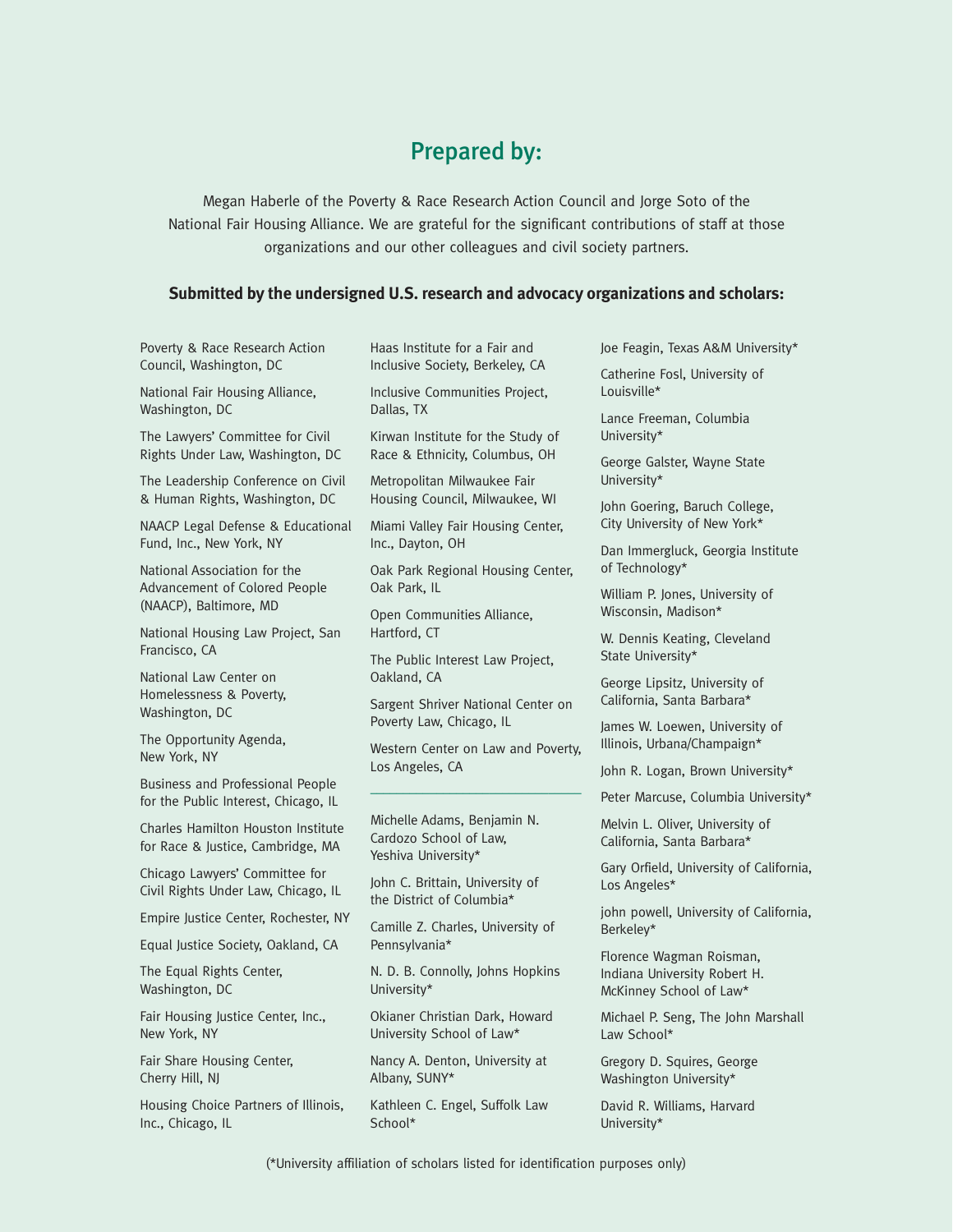## **I. INTRODUCTION**

This Shadow Report to the United Nations Committee on the Elimination of Racial Discrimination is submitted on behalf of United States civil society organizations and academic experts. In spite of U.S. legal standards that are substantially similar to CERD treaty requirements, U.S. policy has failed to address both societal and government discrimination,and continues to support racially and economically segregated housing patterns. Specifically, the United States has failed to respond adequately to the CERD Committee's 2008 findings on housing segregation and discrimination.Although some limited progress has been made since 2008,the United States remains in non-compliance with both the CERD treaty and its own domestic legal standards.

## **A. Legal Obligations Related to Housing Segregation**

The International Convention on the Elimination of All Forms of Racial Discrimination (CERD)<sup>1</sup> sets forth obligations with respect to housing that are similar to those required by U.S. domestic civil rights law. Both sets of requirements address the significant barriers to racial equality in residential choice that perpetuate segregation and thwart shared access to social resources, including quality education, employment, and community diversity. Those barriers include discrimination by private and public actors, whether proven as intentional or having a needlessly discriminatory effect.They also include policies that perpetuate segregation or fail to apply government resources to promote integration, still a pressing need given the entrenched legacy of segregative federal programs. Domestically, the American public has a strong and longstanding interest in integration and fair housing choice, and the establishment of a legal framework to promote those rights was a hallmark success of the 1960s civil rights movement. This historical focus, still resonant today, has been required largely because of the role of federal programs in enforcing, reinforcing, and incentivizing segregation.<sup>2</sup>

Under CERD, the United States has accepted the following specific obligations:

- To ensure the compliance of "all public authorities and public institutions, national and local" with the obligation not to engage in racial discrimination. 3
- To "review governmental, national and local policies, and to amend, rescind or nullify any laws and regulations which," regardless of intent,"have the effect of creating or perpetuating racial discrimination wherever it exists."4
- To "particularly condemn racial segregation" and "undertake to prevent, prohibit and eradicate all practices of this nature in territories under their jurisdiction."5 In 1995, the Committee on the Elimination of Racial Discrimination issued a detailed interpretation of Article 3 explaining that the duty to eradicate segregation includes not only the obligation to cease active discrimination,but

<sup>&</sup>lt;sup>1</sup> The United States signed and ratified CERD in 1994.

<sup>&</sup>lt;sup>2</sup> This occurred, for example, through race-based home lending programs ("redlining") and the consolidation of subsidized housing in high-poverty, high-minority neighborhoods. *See, e.g.,* Douglas S. Massey & Nancy A. Denton, *American Apartheid*, 52-58 (1993).

<sup>3</sup> CERD, art. 2 § (1)(a), Dec. 21, 1965, 660 U.N.T.S. 195.

<sup>4</sup> *Id.* at art. 2 § (1)(c).

<sup>5</sup> *Id.* at art. 3.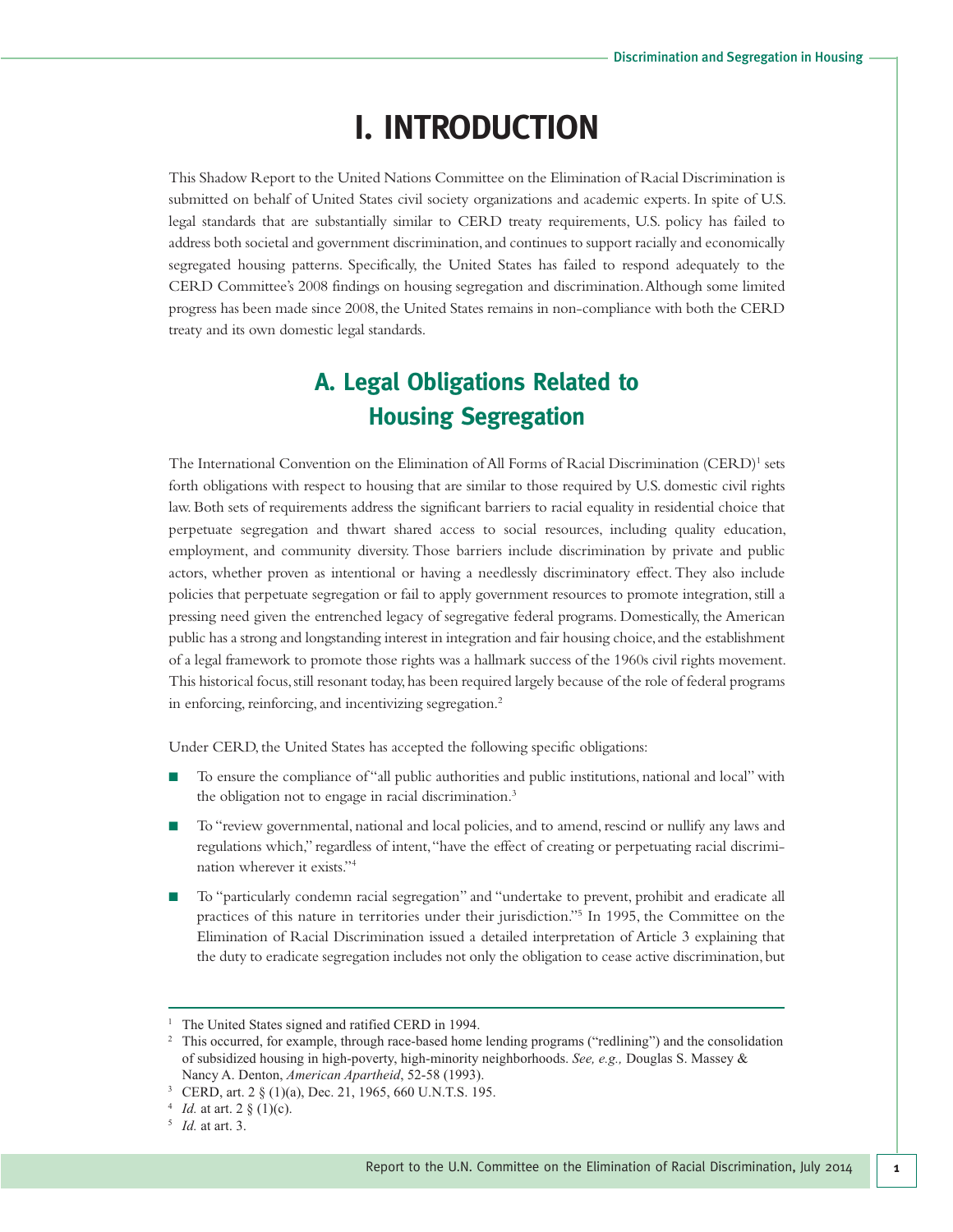also the obligation to take affirmative steps to eliminate the lingering effects of past discrimination. 6 It recognized that, although conditions of complete or partial racial segregation may in some countries have been created by governmental policies, a condition of partial segregation may also arise as an intended or unintended consequence of the actions of private persons.

■ To "undertake to prohibit and to eliminate racial discrimination in all its forms and to guarantee the right of everyone, without distinction as to race, colour, or national or ethnic origin, to equality before the law, notably in the enjoyment of" the right to housing,and the right to own property alone as well as in association with others. 7

Domestic civil rights law makes similar requirements of the U.S. government.The Fair HousingAct (the "FHA" or "Act")<sup>8</sup> broadly prohibits discrimination on the basis of race and other protected characteristics.<sup>9</sup> Liability under the FHA encompasses disparate impact discrimination and the perpetuation of segregation, as the federal government has long recognized and as the United States Department of Housing and Urban Development ("HUD") has articulated through regulations. <sup>10</sup> The FHA requires that HUD enforce the terms of the law as they relate to discrimination in private housing transactions and in credit markets in conjunction with the United States Department of Justice ("DOJ").<sup>11</sup> Other civil rights laws provide related protections: for example,TitleVI of the 1964 Civil Rights Act prohibits discrimination on the basis of race in federally-funded programs, and the Equal Credit Opportunity Act<sup>12</sup> encompasses protections specific to fair lending in the housing market.

As well as prohibiting discrimination, the FHA requires that the government take measures toward the Act's aim of achieving "truly integrated and balanced living patterns."13 The FHA also requires the federal government and all agencies and grantees involved in federally funded housing to "affirmatively further" fair housing.<sup>14</sup> The Act directs the federal government to take affirmative steps to remedy private discrimination, to avoid governmental policies that perpetuate segregation, and to reverse historical patterns of segregation and discrimination. 15

<sup>6</sup> U.N. Comm. on the Elimination of Racial Discrimination, Aug. 18, 1995, General Recommendation 19, Racial segregation and apartheid (Forty-seventh session, 1995), ¶ 140, U.N. Doc. A/50/18, *reprinted in* Compilation of General Comments and General Recommendations Adopted by Human Rights Treaty Bodies, U.N. Doc. HRI\GEN\1\Rev.6 at 208 (2003), *available at* http://www1.umn.edu/humanrts/gencomm/genrexix.htm.

<sup>&</sup>lt;sup>7</sup> CERD, *supra* note 3, art. 5  $\S\S( d)(v)$ , (e)(iii).

<sup>8</sup> 42 U.S.C. §§ 3601-3631 (2000).

<sup>9</sup> *See Trafficante v. Metro. Life Ins. Co.*, 409 U.S. 205, 209 (1972), holding that the FHA has a "broad and inclusive" scope.

<sup>10</sup> 24 C.F.R. 100 (implementing the FHA's discriminatory effects standard); *see also* 78 Fed. Reg*.*11460 (Feb. 15, 2013), *available at* http://portal.hud.gov/hudportal/documents/huddoc?id=discriminatoryeffectrule.pdf.

<sup>11</sup> Exec. Order No. 12,892, 3 C.F.R. 849 (1995); *see also* 42 U.S.C. § 3608 ("The authority and responsibility for administering this Act shall be in the Secretary of Housing and Urban Development."); 15 U.S.C. § 1691e(k) (providing for notification to HUD of Equal Credit Opportunity Act complaints raising potential FHA violations).

<sup>&</sup>lt;sup>12</sup> 15 U.S.C. §§ 1691-1691f, § 1691 (1991) (prohibiting discrimination on the basis of race and other characteristics "with respect to any aspect of a credit transaction").

<sup>13</sup> *Trafficante v. Metro. Life Ins. Co.*, 409 U.S. 205, 211 (1972) (stating the purpose of the FHA and citing 114 Cong. Rec. 2706 at 3422 (statement of Sen. Mondale)).

<sup>14</sup> 42 U.S.C. § 3608(d).

<sup>15</sup> *Id.*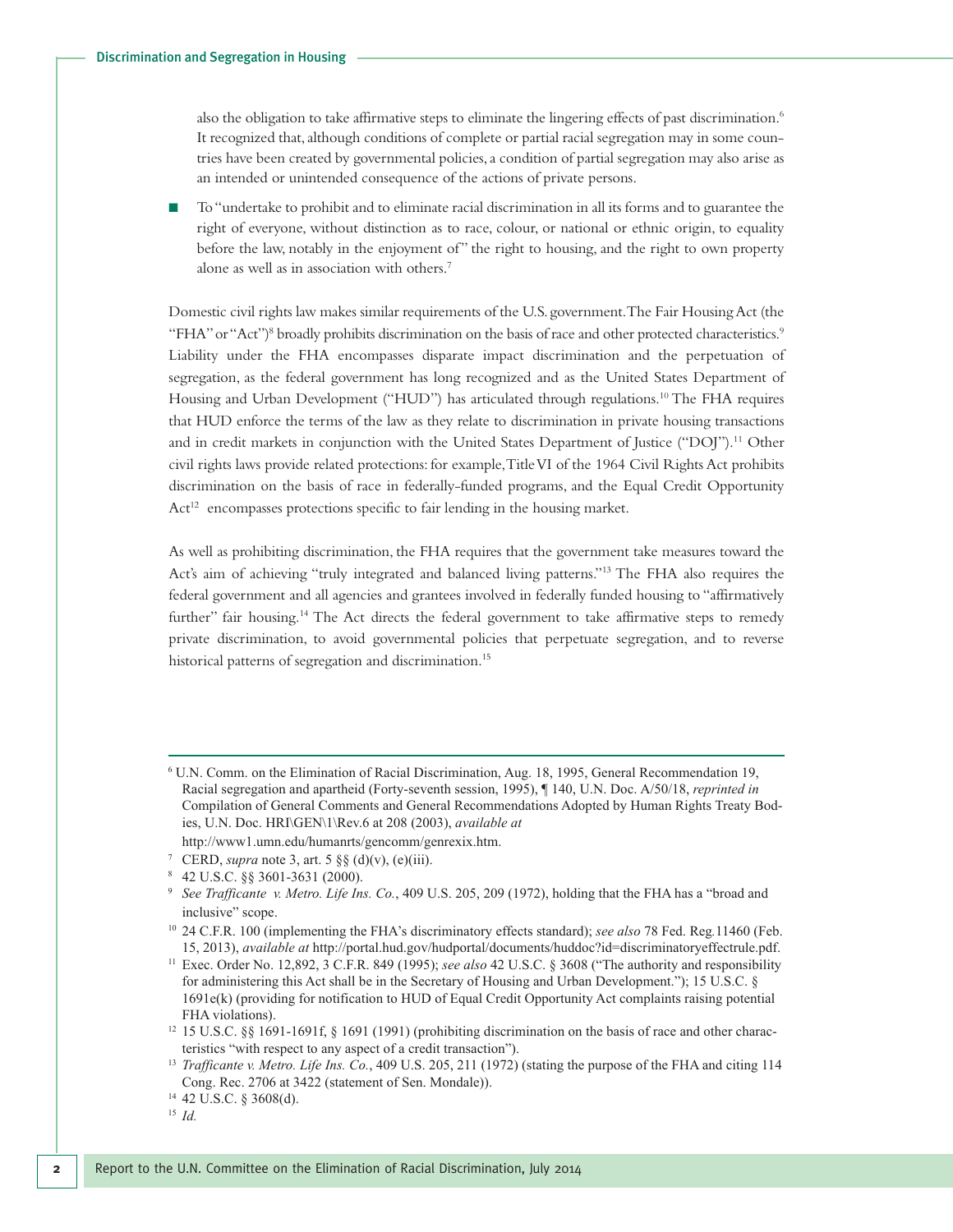### **B. 2008 Concluding Observations**

Concluding its 2008 review of United States performance under CERD, the Committee observed that concrete, intensified measures on the part of the U.S. government were needed to reduce segregation:

#### Concluding Observation 16: Housing and residential segregation

The Committee is deeply concerned that racial, ethnic and national minorities, especially Latino and AfricanAmerican persons,are disproportionately concentrated in poor residential areas characterised by sub-standard housing conditions, limited employment opportunities, inadequate access to health care facilities, under-resourced schools and high exposure to crime and violence. (Article 3)

The Committee urges the State party to intensify its efforts aimed at reducing the phenomenon of residential segregation based on racial, ethnic and national origin,as well as its negative consequences for the affected individuals and groups.In particular, the Committee recommends that the State party:

- (i) support the development of public housing complexes outside poor,racially segregated areas;
- (ii) eliminate the obstacles that limit affordable housing choice and mobility for beneficiaries of Section 8 Housing Choice Voucher Program; and
- (iii) ensure the effective implementation of legislation adopted at the federal and state levels to combat discrimination in housing, including the phenomenon of "steering" and other discriminatory practices carried out by private actors.

Despite the clear obligations of CERD and U.S. domestic law,and the specific recommendations of the Committee, the government has taken few meaningful steps to reduce racial segregation. Even as the United States has grown more diverse, segregation has persisted, and continues to exclude members of minority<sup>16</sup> groups from adequate educational, employment, health, and other resources.<sup>17</sup>

## **C. Failure to Meet These Obligations is Severely Constraining Residential Choice and Life Opportunities for Vulnerable Populations.**

The legal protections noted above offer a solid foundation for anti-discrimination and integrative actions by the U.S. government. However, measures to *implement* those protections—whether through enforcement against discriminatory actors or through the design of federal housing programs—are significantly inadequate. The continuation of restricted housing choice and segregation has severe consequences for racial minorities and the nation as a whole.

<sup>&</sup>lt;sup>16</sup> For the purpose of consistency with the terminology employed by the Committee, we use the terms "minority" or "minorities" rather than people of color. Several cities across the United States have a population that is majority people of color today, and the U. S. Census estimates that by 2042, people of color will constitute a majority of the entire U.S. population.

<sup>&</sup>lt;sup>17</sup> See The Persistence of Segregation in the Metropolis: New Findings from the 2010 Census, John R. Logan (Brown University) and Brian J. Stults (Florida State University). March 24, 2011, *available at* www.s4.brown.edu/us2010/Data/Report/report2.pdf.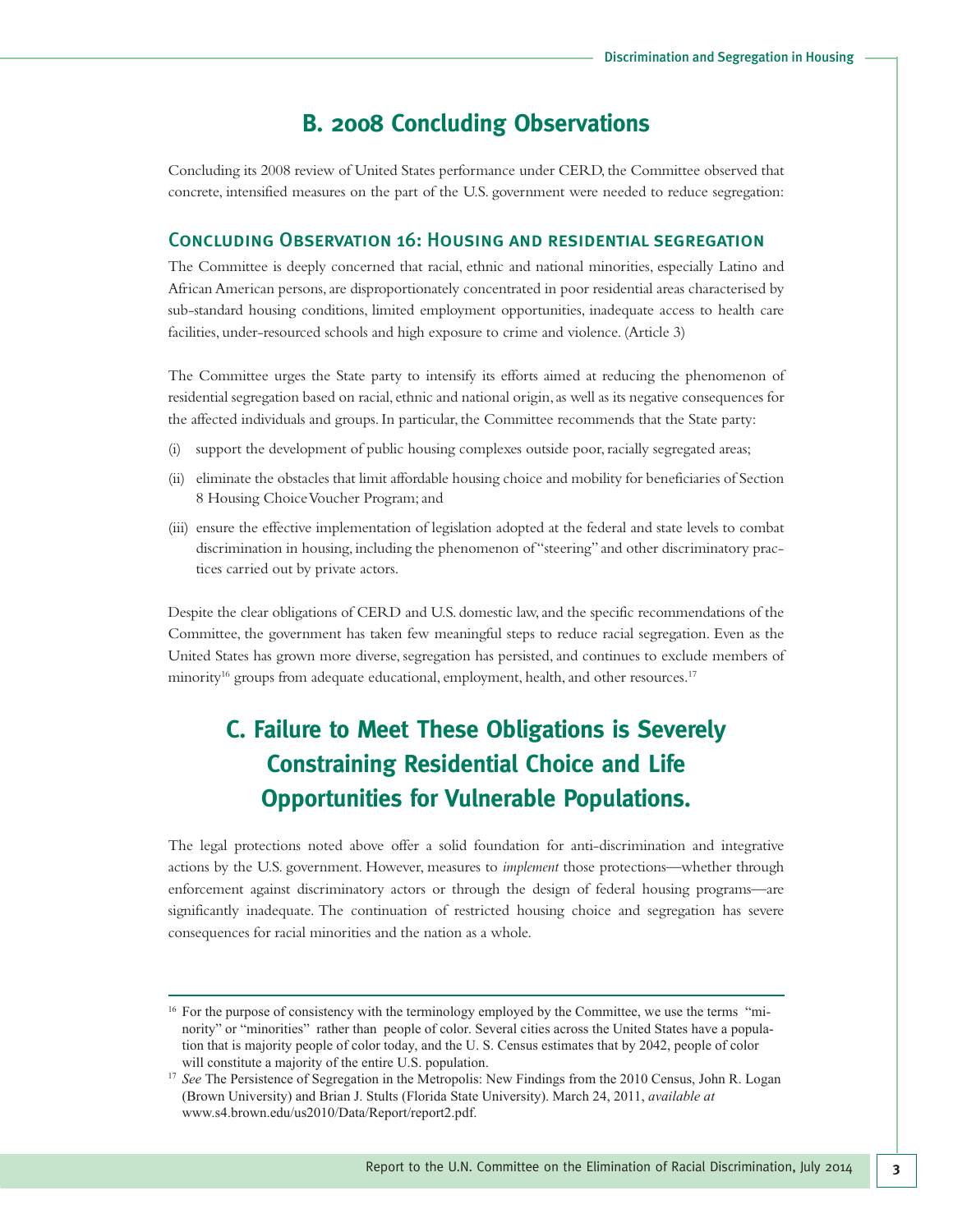Segregation conveys disparities in financial and social investment and a lack of access to the resources that broaden life opportunities, such as quality schools and a healthy neighborhood environment.<sup>18</sup> Relative to white households, minority households not only are poorer, but also are disproportionately concentrated in poorer neighborhoods regardless of income. 19The cumulative effects of social isolation and concentrated poverty compound across generations. <sup>20</sup> For many Americans, these hampered life choices can be attributed at least in part to government policies. For example, children in subsidized housing are less likely to access quality schools than other poor children. 21

The consequences of segregation can be particularly acute for those who both are racial minorities and are vulnerable for other structural reasons, such as discrimination on the basis of disability, age, gender, immigration status, sexual orientation, or gender identity. Among households reliant on federal subsidized housing programs, disproportionate numbers are female-headed or include members with disabilities; in addition, black households living in public housing are four times more likely than their white counterparts to live in census tracts where the poverty rate exceeds 40%, while among voucher holders, 12% of black households live in high poverty census tracts compared to 4% of white households. <sup>22</sup> Racial segregation is associated with greater odds of death for older African Americans, and older African Americans are more likely than any other age groups to live in neighborhoods disadvantaged by racial segregation. 23

- <sup>20</sup> *See, e.g.*, Sharkey, Patrick (2013) *Stuck In Place: Urban Neighborhoods and the End of Progress Towards Racial Equality*. Chicago: University of Chicago Press.
- <sup>21</sup> *Do Federally Assisted Households Have Access to High Performing Public Schools?* Ingrid Gould Ellen and Keren Mertens Horn, Furman Center for Real Estate and Urban Policy at New York University (prepared for the Poverty Race & Research Action Council), *available at* www.prrac.org/full\_text.php?item\_id=12623&newsletter\_id=0&header=Current%20Projects.
- <sup>22</sup> *Who Lives in Federally Assisted Housing? Characteristics of Households Assisted by HUD programs*, Nat'l Low Income Housing Coalition (based on analysis of HUD's Picture of Subsidized Households data).
- <sup>23</sup> Joseph J. Sudano et al., Neighborhood Racial Residential Segregation and Changes in Health or Death Among Older Adults, 19 Health Place 80 (Jan. 2013), http://1.usa.gov/1le6FlF; *see also* Enterprise Community Partners Inc., et al, Summit on Aging in Place in Public Housing, 1 (May 10, 2011), *available at* http://bit.ly/1n6xHti (noting that the "large and rapidly expanding population of low-income older adults face the dual challenges of finding affordable, safe housing that can accommodate changing needs as they grow older.").

<sup>18</sup> *See, e.g.,* Finch, B.K., Do, D.P., Basurto-Davila, R., Bird, C., Escarce, J., & Lurie, N. (2008) "Does Place Explain Racial Health Disparities? Quantifying the Contribution of Residential Context to the Black/White Health Gap in the United States", Social Science & Medicine, 67(8): 1258-1268; Rosenbaum, Emily (2008) "Racial/Ethnic Differences in Asthma Prevalence: The Role of Housing and Neighborhood Environments", Journal of Health & Social Behavior, 49: 131-45; Schwartz, Heather (2010) "Housing Policy Is School Policy", Washington, DC: The Century Foundation, Inc.

Logan, John R (2011) "Separate and Unequal: The Neighborhood Gap for Blacks, Hispanics, and Asians in Metropolitan America", US2010: Discover America in a New Century, *available at* www.s4.brown.edu/us2010/Data/Report/report0727.pdf.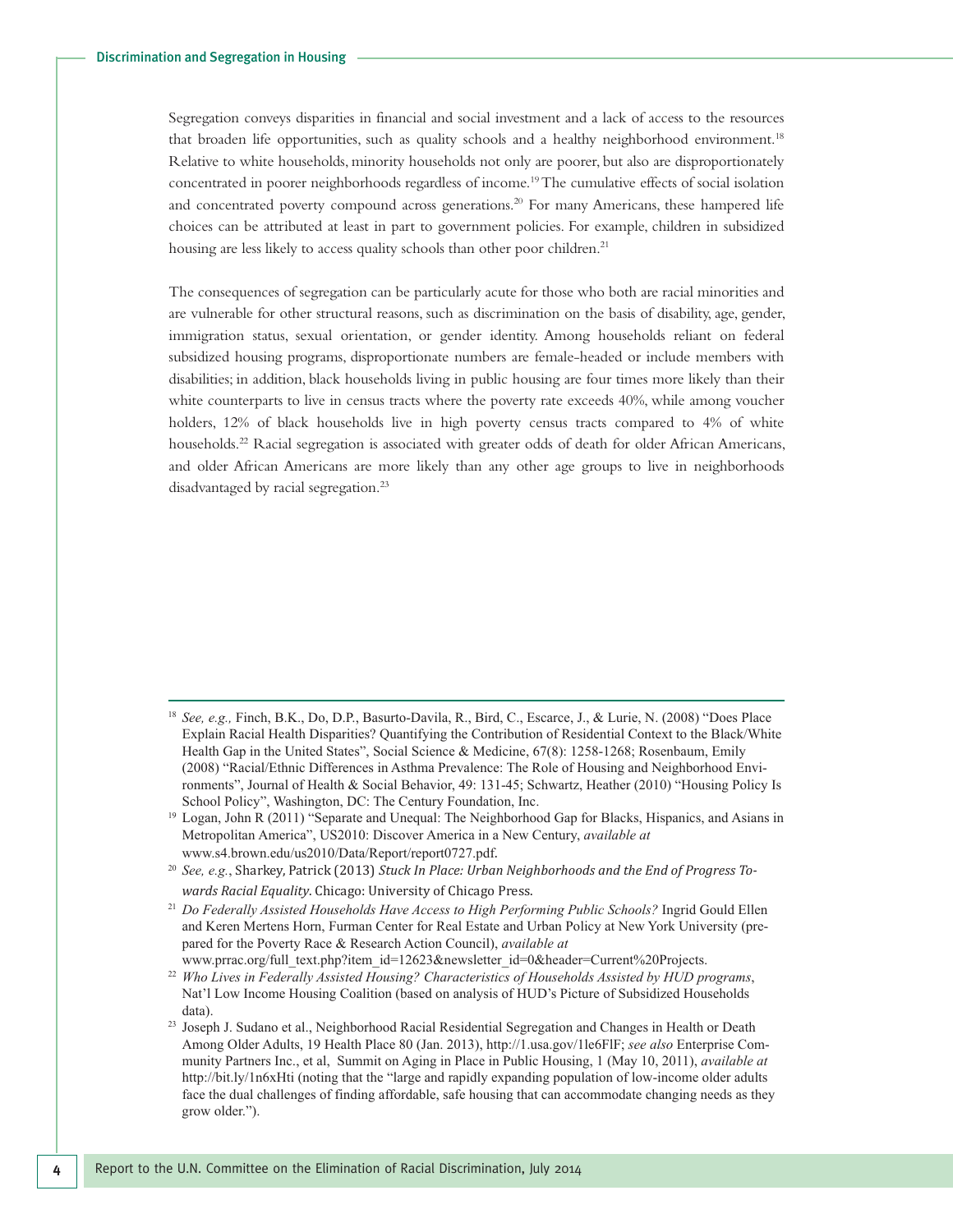## **II. GOVERNMENT POLICIES AND PROGRAMS FAIL TO ERADICATE (AND FREQUENTLY REINFORCE) RACIAL SEGREGATION**

Since the previous CERD reporting cycle in 2007, federal agencies have reasserted a commitment to fair housing and residential integration. Positive steps include heightened fair housing enforcement and new support for integration in the language of some programmatic guidance and regulations.<sup>24</sup> However, agencies have not yet enacted specific policy reforms to ensure that their programs avoid perpetuating discrimination or that effectively undertake to eradicate segregation, as the treaty requires. Much of the progress has been incremental and rhetorical.

With regard to anti-discrimination enforcement, agencies remain constrained by limited resources. In addition, the elimination of discrimination and segregation requires that the scope of legal protection be expanded beyond the current federal fair housing laws,to cover characteristics (such as source of income and sexual orientation and gender identity) that render members of minority groups especially vulnerable.

## **A. Programs of the Department of Housing and Urban Development**

While the last six years have seen advances in HUD enforcement of the AFFH requirement in local jurisdictions, HUD has failed to make the necessary structural reforms to its own programs to come into compliance with CERD, and to respond to the CERD Committee's 2008 recommendations. Most significant is the need for a finalAFFH regulation as discussed below.However,there is a danger that this regulation will still fall short of its potential as a tool for treaty compliance if it lacks robust oversight and enforcement mechanisms.

#### 1) Need for multi-programmatic and structural reforms

At HUD, the first term of the Obama administration yielded several significant policy statements in support of integration. HUD's comprehensive 2010-2015 Strategic Plan, setting the agenda across federal housing programs, calls for subsidized housing to "expand families' choices of affordable rental homes located in a broad range of communities"<sup>25</sup> and focuses on housing as a "platform for improving quality of life"26 in order to "increase the number of HUD-assisted households with school-aged

<sup>26</sup> *Id.* at 24.

<sup>24</sup> *See, e.g.*, U.S. Dept. of Housing and Urban Development, FY 2010-2015 HUD STRATEGIC PLAN 4 (May 2010), *available at* http://portal.hud.gov/hudportal/documents/huddoc?id=DOC\_4436.pdf; *see generally* Affirmatively Furthering Fair Housing in HUD Housing Programs: A First Term Report Card, Poverty & Race Research Action Council (Jan. 2013), *available at* www.prrac.org/pdf/HUDFirstTermReportCard.pdf.

<sup>25</sup> *Id.* at 11.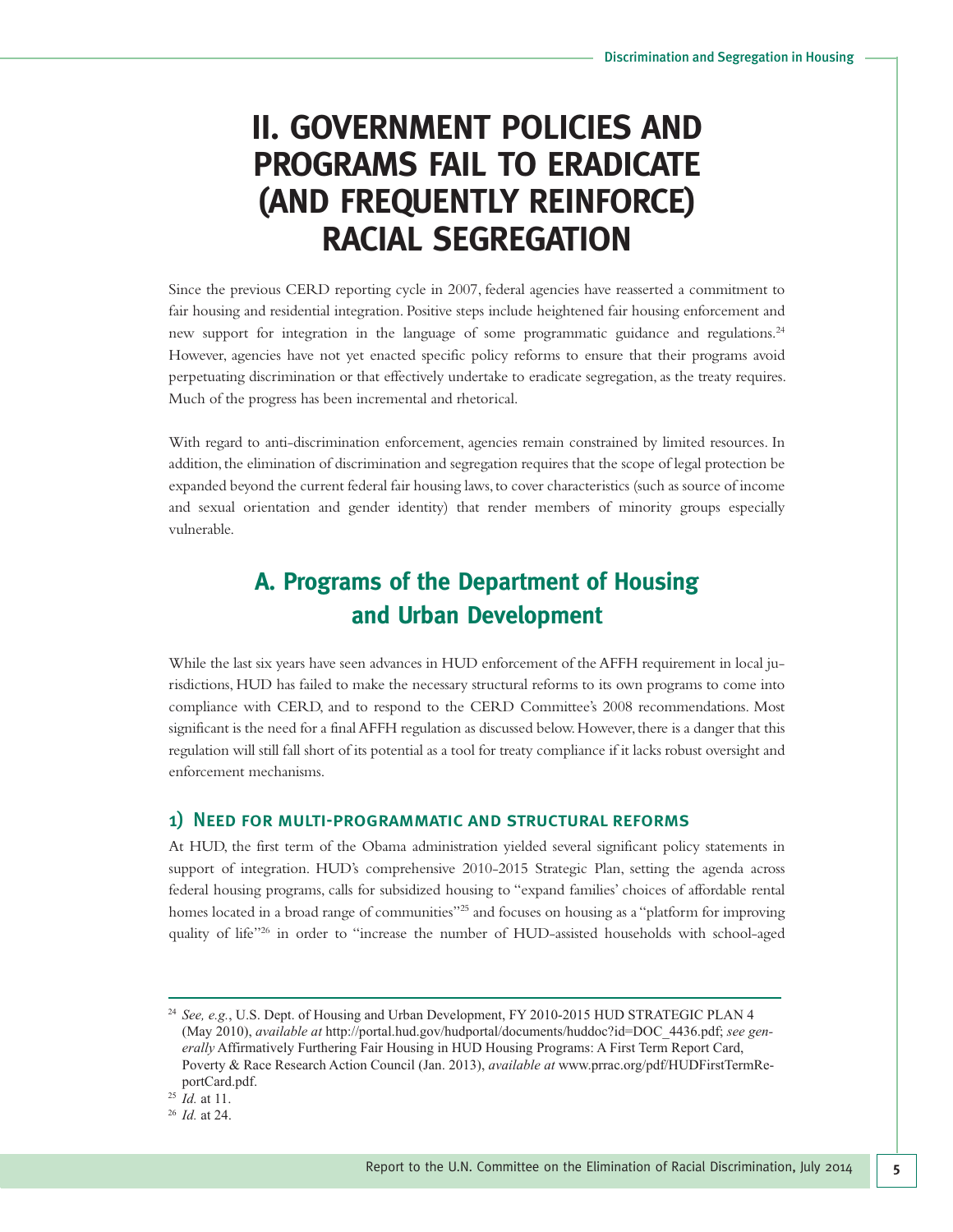children who have access to schools scoring at or above the local average"; "improve the health of HUD-assisted residents"; and "increase the average income of HUD-assisted households."<sup>27</sup> HUD also announced new fair housing requirements for its grantees, in which grant applicants are encouraged to identify specific activities and outcomes that affirmatively further fair housing by decreasing segregation and concentrated poverty. 28

As a positive measure,HUD took the significant regulatory step of implementing the Fair HousingAct's discriminatory effects standard, which includes activities or policies that reinforce segregation. The regulation clarifies the legal standard to be used in enforcing these long-standing protections of the FHA and has broad applicability. 29

However, HUD has taken only tentative steps with other needed regulations—most significantly, one that would provide structure and accountability for HUD grant recipients' obligation to affirmatively further fair housing.HUD is required to enforce and oversee theAFFH mandate across federal housing programs,and the mandate applies directly to its recipients as well.In July 2013,HUD issued a proposed AFFH regulation intended to provide a clear, data-driven system for fair housing planning and compliance among grantees.This proposed regulation has languished since regulatory comments closed in September 2013, without a clear commitment to a date for finalization.<sup>30</sup>

#### 2) Need for program-specific reforms

#### *a) Voucher administration*

The Section 8 Housing ChoiceVoucher Program (HCV) is our largest low income housing program, serving over 2 million families. Unfortunately, a number of program's design features have the effect of steering low income families into racially concentrated, lower opportunity areas. Since the issuance of the 2008 Concluding Observations, HUD has recognized the program's limitations, and has been actively engaged in an internal process of review, but there have been few external signs of progress,and no final regulation changes.

Multiple aspects of the HCV Program merit redesign.Among these:

*Rent assessments:* The current system for setting Fair Market Rents (FMRs) has long been criticized for limiting voucher holders' ability to move into higher opportunity neighborhoods and for its

<sup>27</sup> *Id.* at 25.

<sup>&</sup>lt;sup>28</sup> Notice of HUD's Fiscal Year (FY) 2010 Notice of Funding Availability (NOFA); Policy Requirements and General Section to HUD's FY2010 NOFAs for Discretionary Programs, 75 Fed. Reg. 33323 (June 11, 2010), *available at* http://edocket.access.gpo.gov/2010/pdf/2010-14004.pdf (announcing the availability on HUD's website of its FY2010 NOFA Policy Requirements and General Section to HUD's FY2010 NOFAs for Discretionary Programs (June 4, 2010).

<sup>29</sup> 24 C.F.R. 100 (implementing the FHA's discriminatory effects standard); *see also* 78 Fed. Reg*.*11460 (Feb. 15, 2013), *available at* http://portal.hud.gov/hudportal/documents/huddoc?id=discriminatoryeffectrule.pdf.

<sup>&</sup>lt;sup>30</sup> The regulation appeared in the semi-annual regulatory calendar as anticipated for release in December 2014.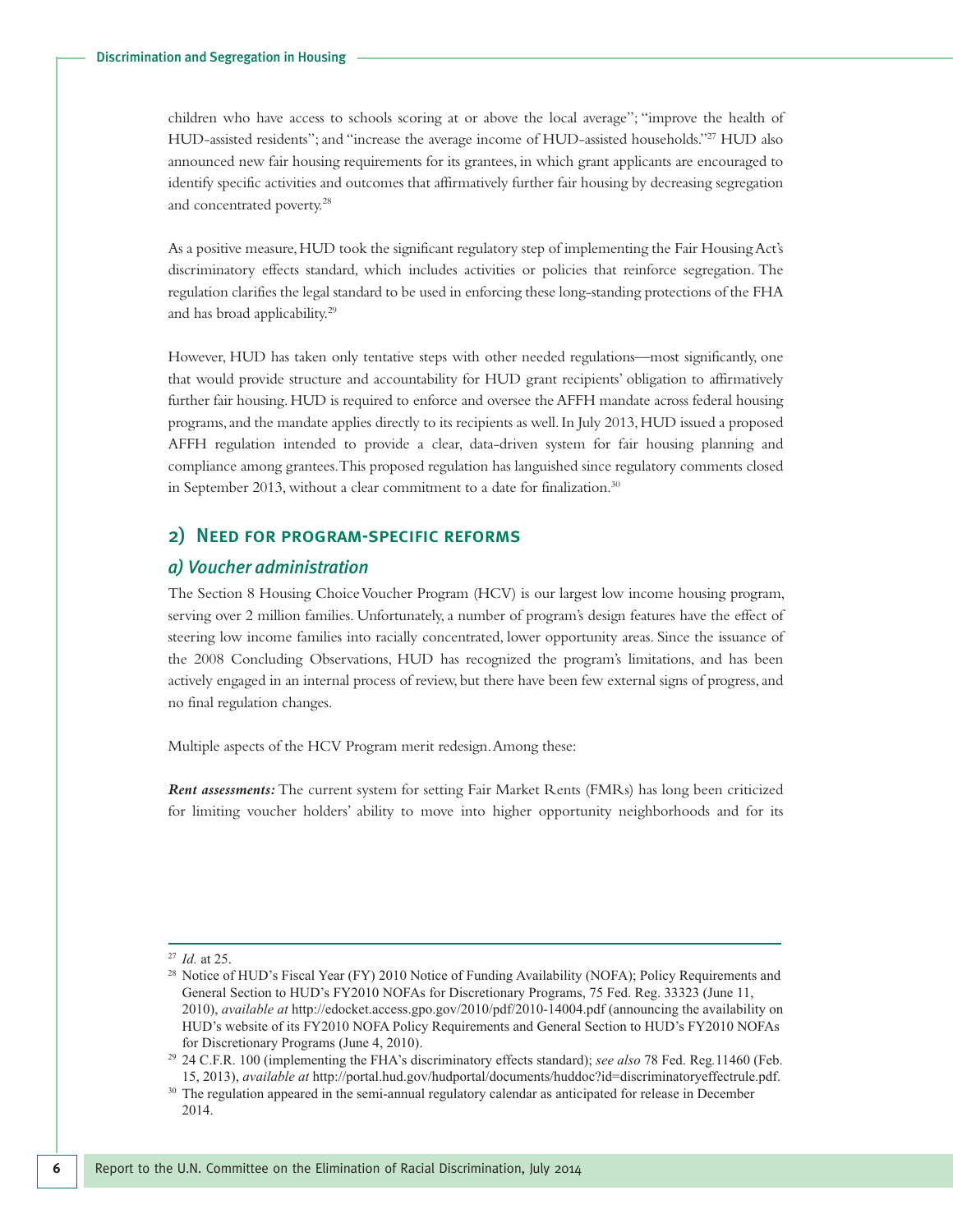tendency to steer families into higher poverty areas. <sup>31</sup> Early in the first term of the Obama Administration, HUD embarked on the design of new and more accurate system for setting FMRs by zip code ("Small Area FMRs"), which could expand families' access to housing in somewhat more expensive areas with higher quality schools, lower crime rates, and healthier living environments. However, this important program has not yet been implemented, and an initial pilot study has been repeatedly delayed.

The proposal to set local FMRs at the zip code level in metropolitan areas is an important first step in improving voucher holders' access to a broader range of housing choices. Enactment of this policy would help facilitate residential integration and voluntary deconcentration of poverty. In addition, it would more accurately reflect local conditions and, over time, achieve more appropriate rent levels in many neighborhoods.

*Wrong incentives in voucher administration:* The current assessment system for public housing authorities managing Section 8 (Section 8 Management Assessment Program, or SEMAP)<sup>32</sup> prioritizes quick "utilization" of vouchers and maximum use of voucher budget authority, which is sometimes misinterpreted by PHAs in the field as a reason to house families as quickly as possible, without regard to location issues.A flat per-voucher "administrative fee" incentivizes PHAs to move families to the easiest, most segregated locations for fast lease-ups. SEMAP gives PHAs little or no credit or incentive for helping families move to less racially isolated, higher opportunity areas.The deconcentration "bonus" in SEMAP is only worth a few points, and is not even used by many PHAs. If families move across PHA borders to a lower poverty community, they are not counted at all. And because it is only a bonus, PHAs are not evaluated poorly by HUD if they have highly segregated and concentrated programs. The current system will perpetuate segregation unless HUD amends the SEMAP rule to provide much stronger incentives for PHAs to promote deconcentration (including across jurisdictional lines), and to reduce the emphasis on utilization rates, where delays in renting up are the result of efforts to assist households with mobility moves. 33

*Voucher portability across jurisdictions:* By legislation, the voucher program in theory permits holders to move freely across PHA jurisdictional lines to rent apartments.Yet the current "portability" rules have never worked smoothly, either for PHAs or the tenants they serve. They instead pose obstacles for voucher families who want to move and disincentives for PHA staff to help families move. Late in the first Obama term, HUD issued a proposed rule and request for comments that suggested modest steps

<sup>31</sup> *See, e.g.,* Florence Wagman Roisman, *End Residential Racial Segregation: Build Communities That Look Like America*, 2 HARV. L. & POL'Y REV. 1, 3 (2008) (arguing that HUD should increase FMRs for vouchers to be used in communities with "excellent resources and concomitantly high rents" to encourage integration); Barbara Sard, "How to Promote Housing Integration and Choice Through the Section 8 Voucher Program," Testimony before the National Commission on Fair Housing and Equal Opportunity, October 6, 2008, www.cbpp.org/files/10-6-08hous-testimony.pdf (citing metropolitan-wide FMRs that are too low to make units affordable in low-poverty areas); Margery Austin Turner, Susan Popkin, & Mary Cunningham, *Section 8 Mobility & Neighborhood Health* 31-33 (2000) (presenting concerns about FMR levels as barriers to integration and deconcentration of voucher holders, as well as Section 8 "submarkets"); Philip D. Tegeler, Michael L. Hanley, & Judith Liben, *Transforming Section 8: Using Federal Housing Subsidies to Promote Individual Housing Choice and Desegregation*, 30 Harv. C.R.-C.L. L. Rev. 451, 477 (1995) (citing inadequate FMRs as an impediment to the regional use of vouchers).

<sup>32</sup> 24 C.F.R. Part 98550.

<sup>33</sup> For a more detailed analysis and recommendations on reforms to the SEMAP rule, *see* PRRAC's April 8, 2011 comments at http://prrac.org/pdf/SEMAP-4-8-11.pdf.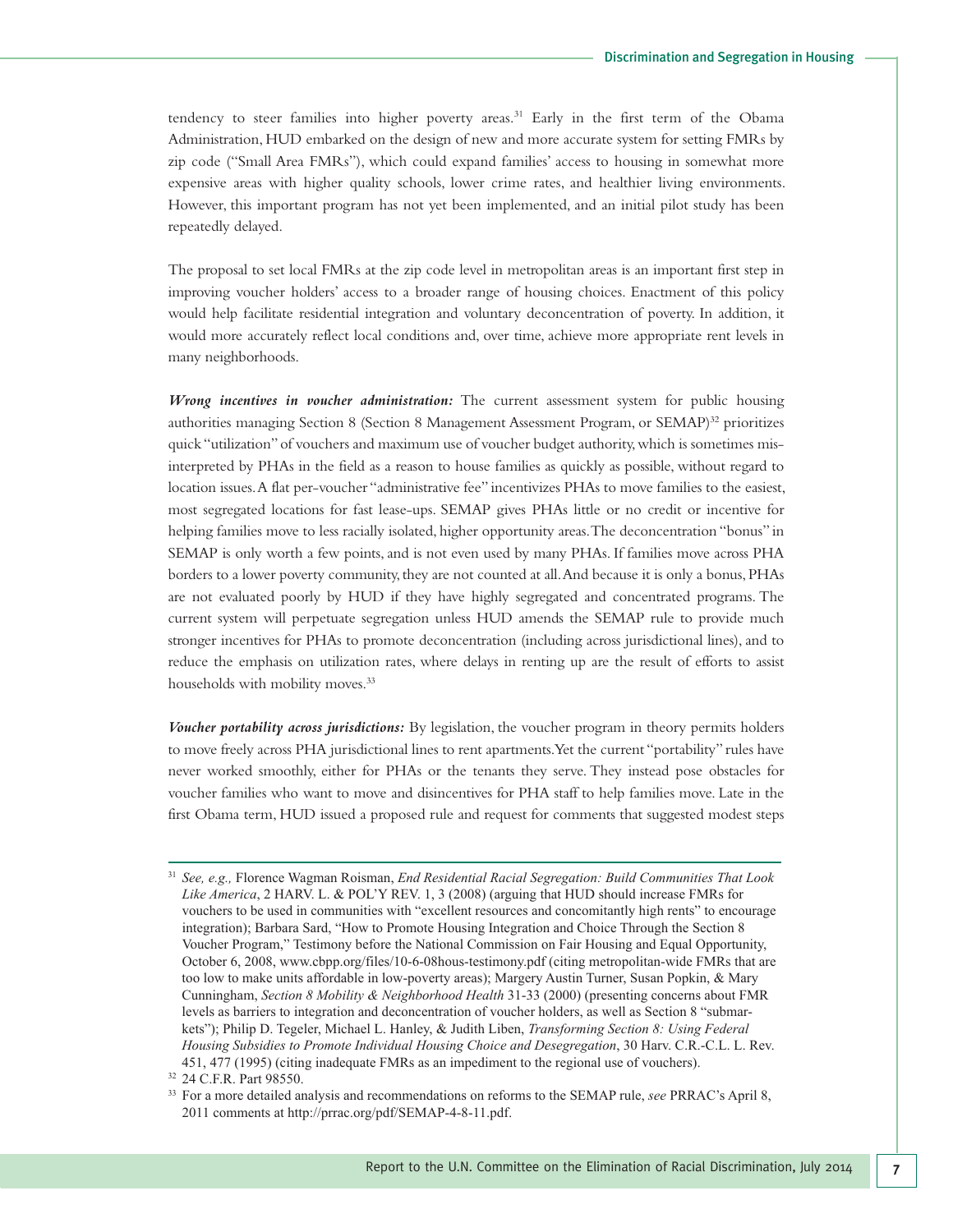to streamline portability rules. <sup>34</sup> This proposed rule remains in draft form. It also failed to remedy a number of problems with the current rule, such as complications in billing among public housing authorities and prohibitive housing application and search processes for tenants seeking to port.

#### *b) Pilot initiatives and demonstration programs*

During the first term, HUD has provided some leadership in supporting pilot housing mobility programs, but has been reluctant to commit to a broader initiative.Yet as programs in Baltimore, Dallas, Chicago, and Westchester County have amply demonstrated, one-on-one housing mobility counseling is a cost-effective way of helping HCV families access higher opportunity communities. HUD sought to include housing mobility support in the Rental Assistance Demonstration (see below), though Congress did not support this aspect of the program. <sup>35</sup> Other than these few efforts, HUD has not included housing mobility counseling funds in its annual budget proposal, even though these programs have returned substantial benefits for families for relatively small investment in the cities where they have been implemented. Even without additional funding for housing mobility counseling, HUD and housing authorities could do more to incorporate housing mobility into their routine administration of the voucher program: for example, by providing listings of apartments in higher-opportunity, nonsegregated areas.

HUD manages a number of demonstration programs intended to incentivize reforms on a small scale, in order to incubate and assess potentially broader policy changes. Programs such as the Rental Assistance Demonstration, the Moving toWork program,and the Choice Neighborhoods Initiative contain minor incentives for public housing authorities to promote mobility and residential choice, but integration and mobility have not been required or strongly incentivized as components of such programs. 36

#### 3) Staffing for HUD's Office of Fair Housing and Equal Opportunity

HUD's Office of Fair Housing and Equal Opportunity (FHEO) has the authority to enforce the Fair Housing Act. FHEO investigates and adjudicates complaints of housing discrimination, provides guidance and regulations concerning liability and compliance with the Fair Housing Act and other federal civil rights laws, and is required to ensure that all federal housing and community development programs and funding are administered in such a way that promotes diverse, inclusive communities. Staffing for FHEO has dwindled in the last several years.In 2014,HUD's FHEO has approximately 527 full-time employees, compared to the all-time high of 750 in 1994.The National Commission on Fair Housing and Equal Opportunity in 2008 recommended providing funding to staff FHEO with at least 750 full-time employees. <sup>37</sup> HUD has chronically understaffed its Office of Fair Housing and Equal Opportunity since the 1990s, limiting the United States'ability to effectively curb residential segregation or to comply with its CERD obligations.

<sup>34</sup> *See* Letter to Regulations Division, Office of General Counsel, U.S. Department of Housing and Urban Development. Re: Public Housing and Section 8 Programs: Housing Choice Voucher Program: Streamlining the Portability Process, 77 Fed. Reg. 18731, (May 29, 2012), *available at* www.prrac.org/pdf/portability\_fairhousing\_ comments\_5-29-12.pdf.

<sup>&</sup>lt;sup>35</sup> U.S. Department of Housing and Urban Development, Investing in People and Places: FY 2011 Budget Request (2010), *available at* http://portal.hud.gov/hudportal/documents/huddoc?id=DOC\_4220.pdf.

<sup>36</sup> *See* Affirmatively Furthering Fair Housing in HUD Housing Programs: A First Term Report Card, Poverty & Race Research Action Council (Jan. 2013), *available at* www.prrac.org/pdf/HUDFirstTermReportCard.pdf.

<sup>&</sup>lt;sup>37</sup> The Future of Fair Housing: Report of the National Commission on Fair Housing and Equal Opportunity (December 2008), p. 44, *available at* www.prrac.org/projects/fair\_housing\_commission/final\_report.php.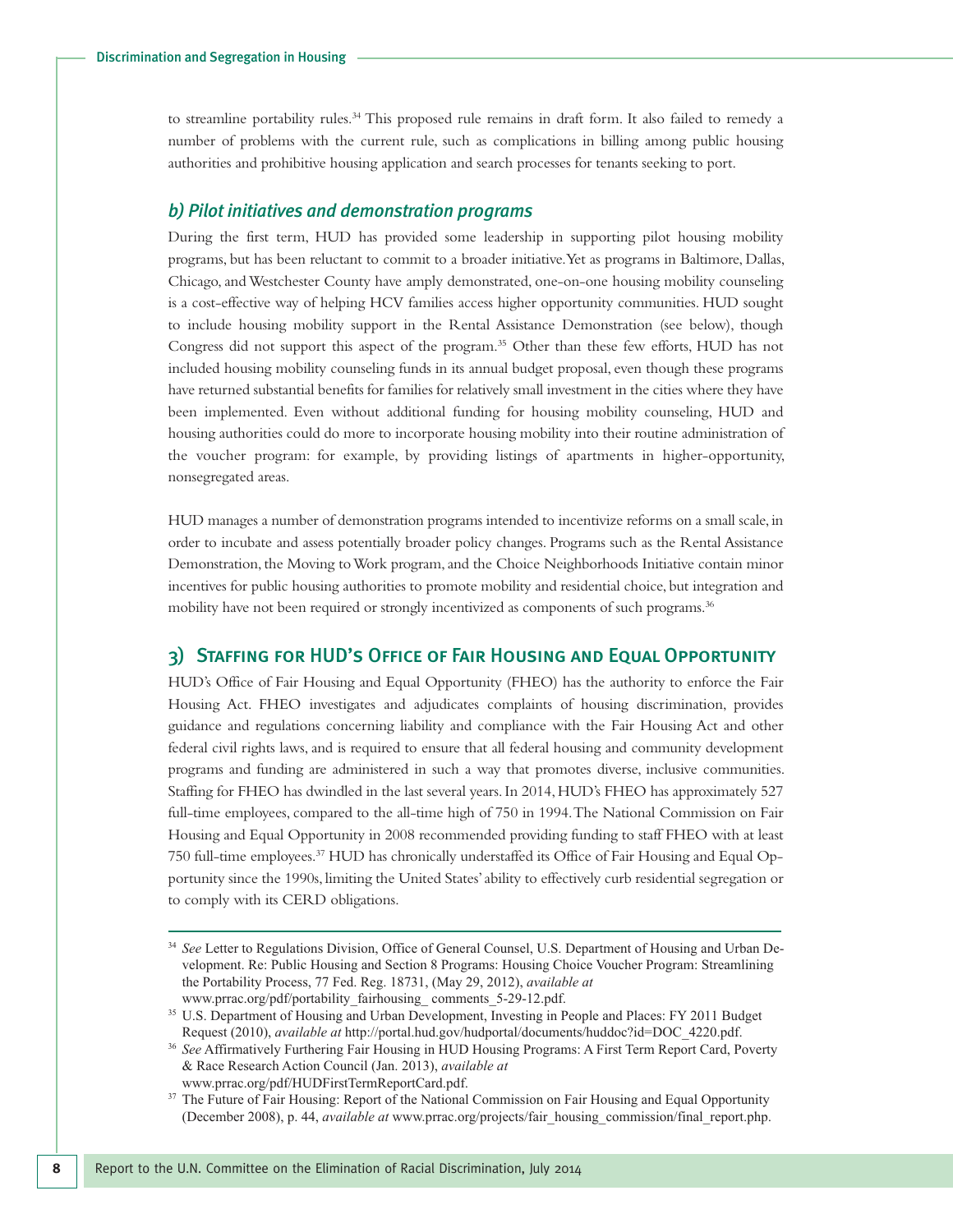## **B. Absence of civil rights standards within the Department of the Treasury**

The Low Income HousingTax Credit (LIHTC) program is the largest federal low income housing development program, with 1,539,619 units placed in service between 1995 and 2009.<sup>38</sup>Yet this program still lacks meaningful civil rights guidance.This vacuum continues despite advocates' repeated urging that HUD and Treasury formulate regulations and guidance to implement Title VIII's AFFH mandate, as well asTitleVI of the 1964 Civil Rights Act (prohibiting discrimination in federally-funded programs) and other civil rights laws.<sup>39</sup> These rules are needed to provide guidance to the state housing finance agencies (HFAs) that administer the program,and to provide applicants to the program with equal access to program benefits, and access to non-segregated communities and high performing schools.

Primary responsibility for developing civil rights guidance for the LIHTC program lies with the Treasury Department, which administers the program.Treasury rules are needed to ensure that LIHTC residents and applicants have at a minimum the antidiscrimination protections they would have within similar HUD-run programs—particularly in the areas of site selection, affirmative marketing, tenant selection, design and accessibility standards, source of income discrimination protections, and other program incentives to promote racial integration.<sup>40</sup> They should further assist state HFAs in interpreting the LIHTC statute's selection priorities and preference criteria for state Qualified Allocation Plans, which lack content in the Code of Federal Regulations 41 —including defining the"concerted community revitalization plans" that grant projects in "qualified census tracts" preferred status. 42

In addition,Treasury has yet to issue regulations or other guidance implementing TitleVI of the 1964 Civil Rights Act.A landmark piece of civil rights legislation still neglected by theTreasury Department after almost 50 years,Title VI was passed to ensure that the government would fully divest itself of discrimination—and do so consistently across the initiatives and programs it supports. <sup>43</sup> TitleVI rules would ensure that the LIHTC program offers the same substantive and procedural civil rights protections as do other government-supported housing programs.

<sup>38</sup> *See* HUD Office of Policy Development & Research, New Low Income Housing Tax Credit Data Available, Table 2, at http://www.huduser.org/portal/datasets/lihtc/topical9509.pdf.

<sup>39</sup> *See, e.g.,* Letter to Michael Barr, U.S. Dept. of the Treasury, re Title VI, Section 504, and Title VIII Regulations and Guidance at the Dept. of the Treasury (Oct. 26, 2010), *available at* www.prrac.org/pdf/civil\_rights\_letter\_to\_Michael\_Barr\_10-26-10.pdf; Letter to Assistant Attorney General Thomas Perez, DOJ Civil Rights Division (Aug. 9, 2010), *available at* www.prrac.org/pdf/LIHTC\_ letter to AAG Perez 8-9-10.pdf; Letter to Michael Stegman, U.S. Dept. of the Treasury (May 15, 2012), *available at* www.prrac.org/pdf/Letter to Michael Stegman re fair housing regs 5-15-12.pdf.

<sup>40</sup> The Fair Housing Act explicitly extends AFFH obligations to all federal agencies involved in housing- and development-related programs, as does Executive Order 12892, 59 Fed. Reg. 2939 (Jan. 17, 1994), which clarifies the statutory duties placed on Treasury. The Act also requires that HUD take a leadership and coordinating role among agencies in implementing §3608. The "primary authority" for AFFH is vested in HUD, and Executive Order 12892 requires each agency head administering housing programs to "cooperat[e] with the Secretary of Housing and Urban Development, who shall be responsible for exercising leadership in furthering the purposes of the Act." §2-201, 202; *see also* 42 U.S.C. § 3608(d).

<sup>41</sup> 101 26 U.S.C. § 42(m)(1); 26 C.F.R. §1.42-17(a)(1) and (2).

 $42$  26 U.S.C. § 42(m)(1)(B)(ii)(III).

<sup>&</sup>lt;sup>43</sup> Title VI's broad applicability across programs and activities receiving federal assistance was designed to "insure the uniformity and permanence of the nondiscrimination policy," 110 Cong. Rec. 6544 (Statement of Sen. Humphrey); *see also* 110 Cong. Rec. 2468 (1964) "Title VI enables the Congress to consider the overall issue of racial discrimination separately from the issue of the desirability of particular Federal assistance programs." As with Title VIII, Title VI was in part a correction to past government sponsorship of discrimination.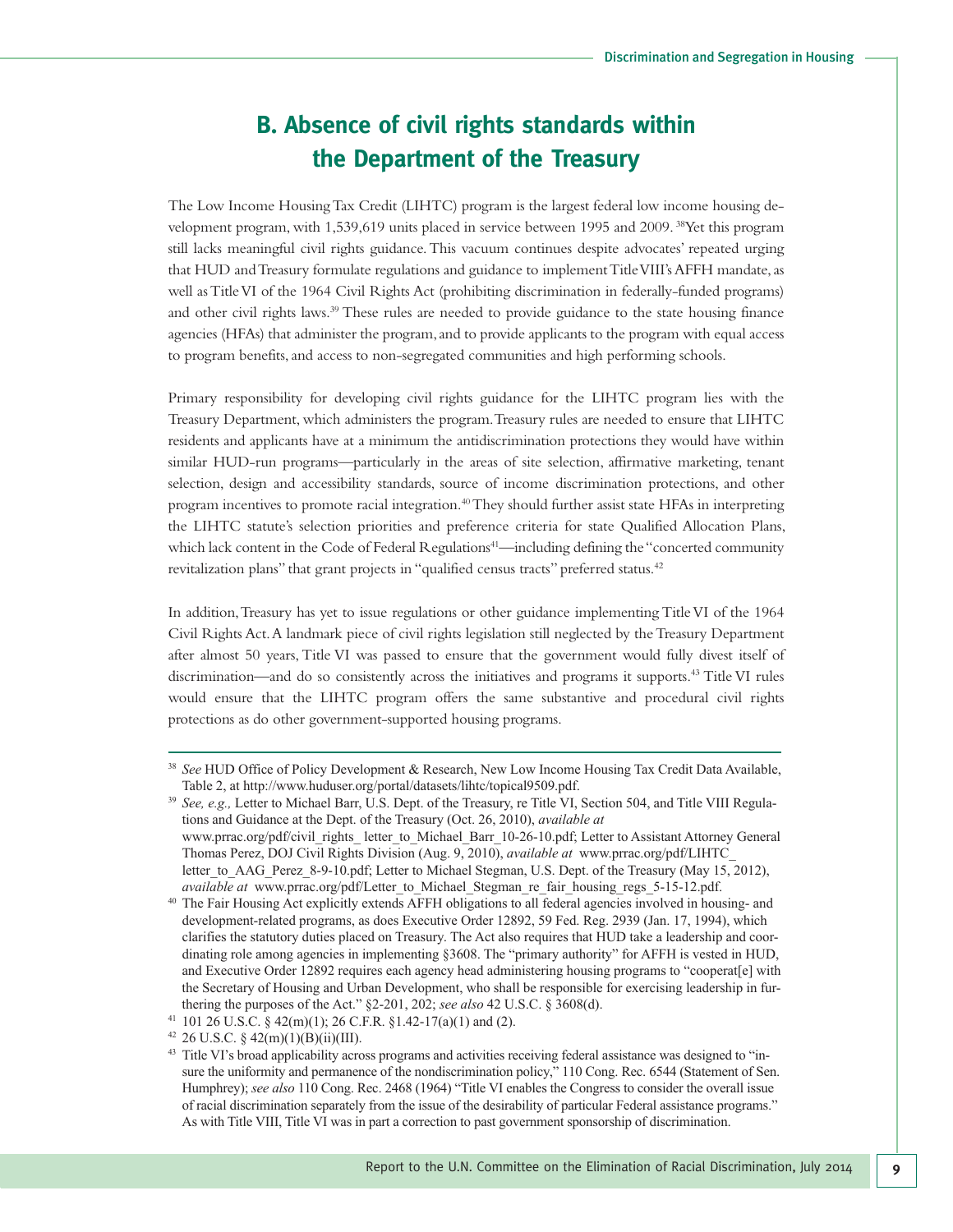## **C. Discriminatory residential lending and finance**

Continued residential segregation and the history of excluding racial minorities from access to sustainable mortgage credit created model conditions for predatory lending to poor households in communities of color. <sup>44</sup> This has led to the loss of wealth built over generations in neighborhoods of color, representing over half of the total cost of the foreclosure crisis in the United States. <sup>45</sup>

#### 1) Discrimination in housing finance

Fannie Mae and Freddie Mac, the secondary mortgage market entities known as the Government Sponsored Enterprises (GSEs), have a statutory duty to serve underserved markets and played an important role in providing access to homeownership for borrowers of color. Unfortunately, the GSEs have not properly served borrowers of color and in fact have taken actions which have prevented equitable access to homeownership.

For example, the GSEs have unnecessarily relied upon credit profile factors that bear modest relationships to credit risk but have a disparate impact on borrowers of color. At the discretion of their regulator, the Federal Housing Finance Agency (FHFA), the GSEs have adopted pricing policies that divide loans into categories based on a variety of factors, including down payment (loan to value ratio), credit score, and product type. Based on these factors, they imposed additional fees for purchasing a mortgage from the originating lender that rely on the amount of down payment provided and credit score of the borrower, which has a disparate impact on borrowers of color. In December 2013, the GSEs announced further increases in their fee price adjustments, to take effect in the spring of 2014. 47

#### 2) Need to Protect against Discrimination in the Treatment of Foreclosed Homes

Federal banking regulators are failing to guard against the discriminatory treatment of minority communities in the aftermath of the housing crisis. Real Estate Owned (REO) properties are homes that have gone through foreclosure and are now owned by banks, investors, Fannie Mae, Freddie Mac, the Federal Housing Administration (FHA), or the U.S. Department of Veterans Affairs. A nationwide investigation into the maintenance and marketing practices of REO properties by banks found that major banks around the nation maintain and market REO homes in white communities significantly better than in communities with higher concentrations of minorities. <sup>48</sup> Failures by banks to maintain and market properties pose health risks to neighboring families, bring down neighboring home values,

<sup>44</sup> Rugh, Jacob S. and Massey, Douglas S., "Racial Segregation and the American Foreclosure Crisis*,*" American Sociological Review 2010 75:629.

<sup>45</sup> Bocian, et al., *Collateral Damage: The Spillover Costs of Foreclosures*, Center for Responsible Lending, 2012.

<sup>46</sup> These are known as loan level price adjustments, or LLPAs. Fannie Mae's current LLPA fees are available at www.fanniemae.com/content/pricing/llpa-matrix.pdf. *Accessed June 17, 2014.*

<sup>&</sup>lt;sup>47</sup> Mel Watt, the new director of the agency overseeing the GSEs, has announced the postponement of the fee increases until he has had a chance to review the proposal.

<sup>48</sup> National Fair Housing Alliance, *The Banks are Back – Our Neighborhoods are Not: Discrimination in the Maintenance and Marketing of REO Properties*, April 2012; numerous HUD administrative complaints filed against Bank of America, Deutsche Bank, US Bank, Wells Fargo.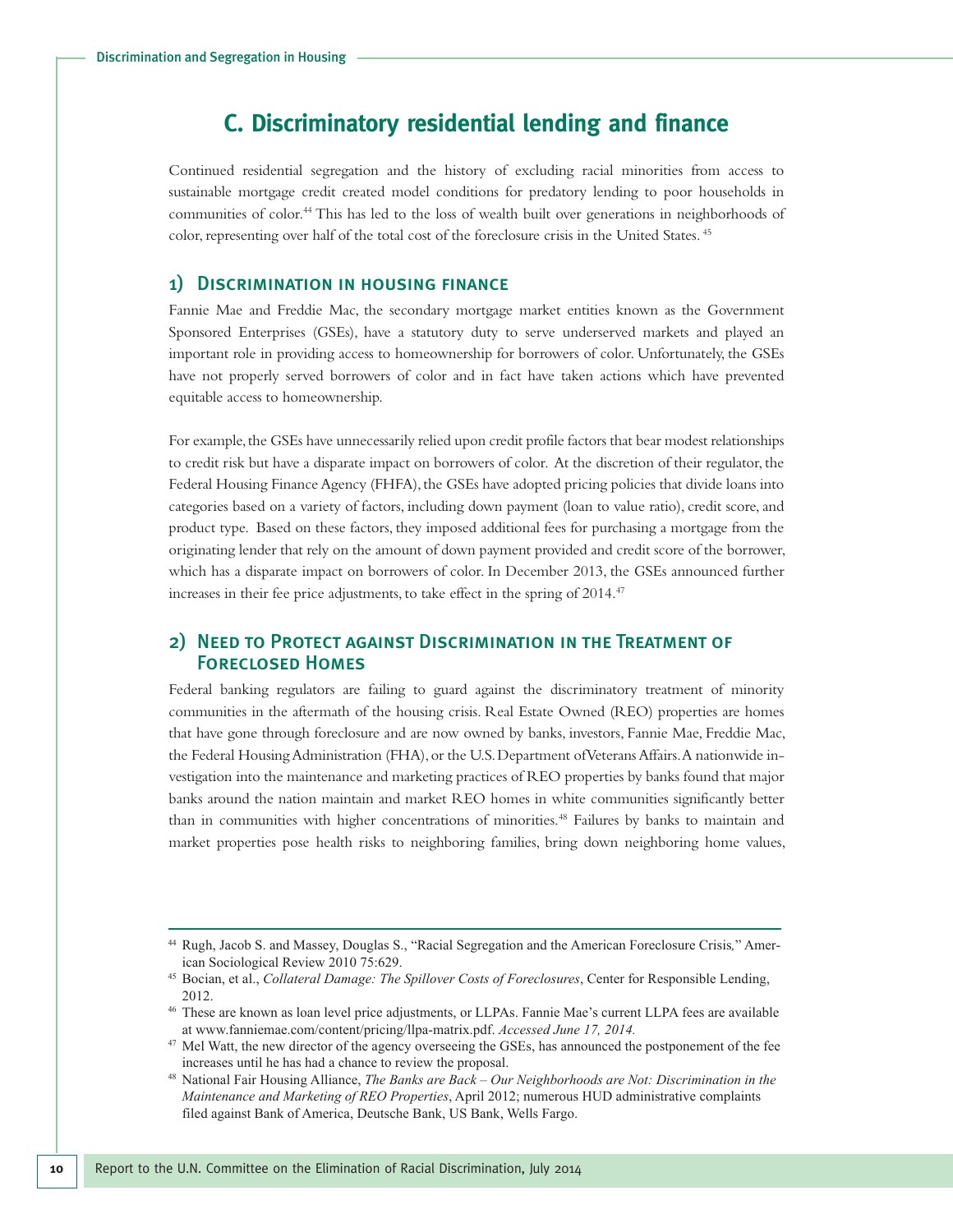devastate the recovery in entire communities of color, and encourage investor purchasers over owneroccupant purchasers of those homes.

No uniform regulatory structure exists for how banks must maintain and market REO properties, and the federal government has failed to conduct effective oversight of REO maintenance and marketing practices by financial institutions they regulate.All efforts to counteract REO discrimination have been taken by non-governmental agencies. In June 2013, over a dozen non-governmental fair housing organi-zations settled a major complaint of discrimination based on the maintenance and marketing of REO properties owned byWells Fargo Bank,N.A.,with settlement funds to be used in 19 cities. Similar complaints of discrimination have been filed against Bank of America, Deutsche Bank, U.S. Bank, and Safeguard Properties, the largest property preservation company in the United States. Government actors should pursue similar actions, with settlement funds applied to support homeownership, assist with rebuilding neighborhoods of color impacted by the foreclosure crisis, and promote diverse, inclusive communities.

#### 3) Discrimination by HUD in its Treatment of Distressed Borrowers of Color

Many REO properties and other distressed home assets are owned or insured by the federal government, and the disposition policies for these properties discourages opportunities for homeownership for minorities.HUD's FHA mortgage insurance program historically has served low-income and borrowers of color. However, its treatment of defaulted FHA notes has disproportionately harmed borrowers of color. One such example is the treatment of defaulted FHA-insured mortgage notes under HUD's DistressedAsset Stabilization Program (DASP).Under this program,pools of delinquent loans insured by FHA are sold off to investors at bargain prices. HUD has suggested that this gives investors an incentive to restructure the loans with a lower principal balance, and makes them affordable for current homeowners, thus preventing further foreclosures. Once these loans are sold, the participating lenders receive their full insurance claim.The loans then lose their FHA-insurance, and homeowners lose the benefits of FHA's loss mitigation program.

Though the share of borrowers of color purchasing FHA loans dropped during the subprime boom,the overall number of FHA loans purchased by minorities has rebounded since the collapse of the subprime sector,<sup>49</sup> and in 2013 FHA accounted for 54% of purchase mortgage financing for African-American and Hispanic borrowers. <sup>50</sup> Between 2011 and 2014, roughly 73,000 mortgages were sold to private investors in a series of auctions under the DASP program. In December alone, HUD sold 13,661 loans that had unpaid principal balances totaling more than \$2.6 billion. <sup>51</sup> Many of the loans sold in this pool qualified for FHA loss mitigation but wrongfully were included in the sale and lost FHA loss mitigation options for the homeowners.

<sup>49</sup> Harriet Newburger, "FHA Lending: Recent Trends and Their Implications for the Future", Federal Reserve Bank of Philadelphia, December 2011, p. 7.

<sup>50</sup> U.S. Dept. of Housing and Urban Development, "Financial Status of the FHA Mutual Mortgage Insurance Fund FY2013," December 13, 2013.

<sup>51</sup> SEBA Professional Services, LLC, Single Family Loan Sale 2014-1 ("SFLS 2014-1") National-Regional Part 2 Sale Results Summary, December 17, 2013.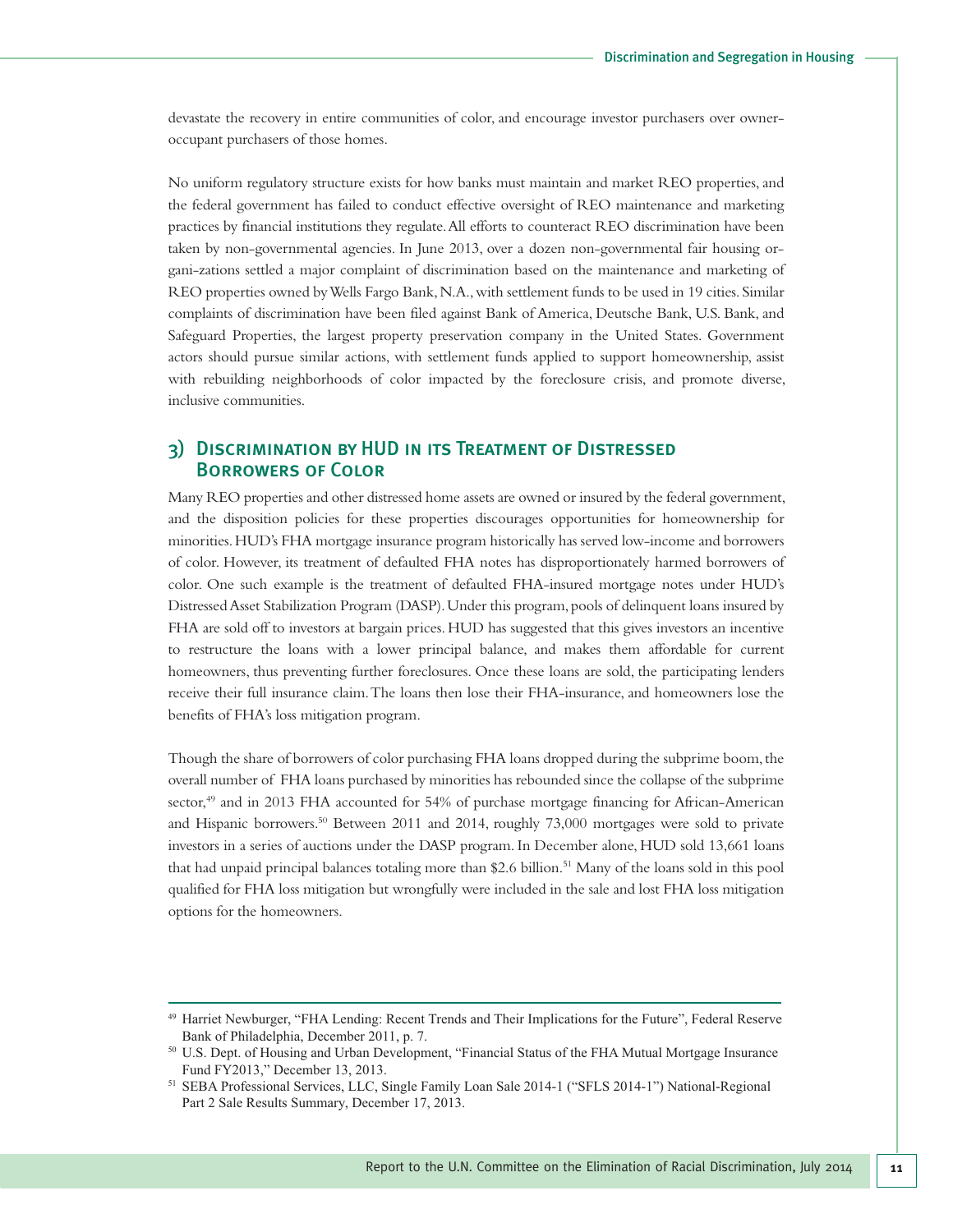### **D. Discrimination in Disaster Recovery Programs**

#### 1) Discrimination in the Federal Administration and Use of Disaster Recovery Funding

In the aftermath of Hurricane Katrina, the federal government provided major disaster recovery funding for both Louisiana and Mississippi.The State of Louisiana used HUD funds to administer the Road Home Program, the single largest housing recovery program in U.S. history.As originally administered, the Road Home Program formula used to allocate grants for rebuilding to homeowners had a discriminatory impact on African-American homeowners.The formula, approved by HUD, provided up to \$150,000 for repairs and rebuilding based on either the pre-storm home value or the cost to rebuild the home, whichever was lower. As in many other American cities throughout the country, home values in African-American neighborhoods are lower than values of comparable homes in white neighborhoods. <sup>52</sup> Program data for Road Home showed that African Americans were more likely than white grant recipients to have their grants based upon the much lower market value of their homes before Katrina hit, instead of the estimated cost to repair the damage. Such disparate allocations slowed down recovery efforts in African-American communities. Non-governmental organizations filed suit against HUD and the State of Louisiana and settled the case, changing the formula allocation to provide assistance to 13,000 individuals and over \$500 million in grant home rebuilding funds.

#### 2) Discrimination by States in the Dispersal of Disaster Recovery **FUNDING**

In October 2012, Hurricane Sandy devastated parts of Atlantic Seaboard, with particularly destructive impact on communities of color in New Jersey and NewYork.The United States Congress appropriated federal funding under the Community Development Block Grant (CDBG) Disaster Recovery program to be administered through HUD to make available to states. HUD's Notice for use of these funds required that each grantee "conduct an assessment of community impacts and unmet needs to guide the development and prioritization of planned recovery activities." <sup>53</sup>

Non-governmental organizations analyzed the plan submitted by the State of New Jersey and investigated the treatment of minority program participants and determined that New Jersey failed to include the required assessments and equitably implement disaster recovery.The State's plan was unfair to lower-income renters, who are disproportionately African-American and Latino, by prioritizing aid to homeowners, who are disproportionately white. Information on the State's Spanish-language services administration website was not fully bilingual and had inaccurate application deadlines.An investigation also found that Latinos were rejected at a rate of 1.5 times and African-Americans 2.5 times the rate of non-Hispanic white people who applied for the State's primary homeowner rebuilding program, and

 $52$  For example, an investigation showed that one African-American plaintiff whose rebuilding grant was based upon pre-storm value received a \$1,400 grant from the State to rebuild her home; however, she would have received a grant of \$150,000 had her rebuilding grant been based on the estimated cost of damage to the home.

<sup>53</sup> 78 Fed. Reg. 14330. In conducting this assessment, "[i]mpacts must be described by type at the lowest geographic level practicable *(e.g.,* city/county level or lower if available) .... [and] must pay special attention to neighborhoods with high percentages of damaged homes and provide a demographic analysis *(e.g.,* race, ethnicity, disability, age, tenure, income, home value, structure type) in those neighborhoods to identify any special needs that will need to be addressed." 78 Fed. Reg. 14333.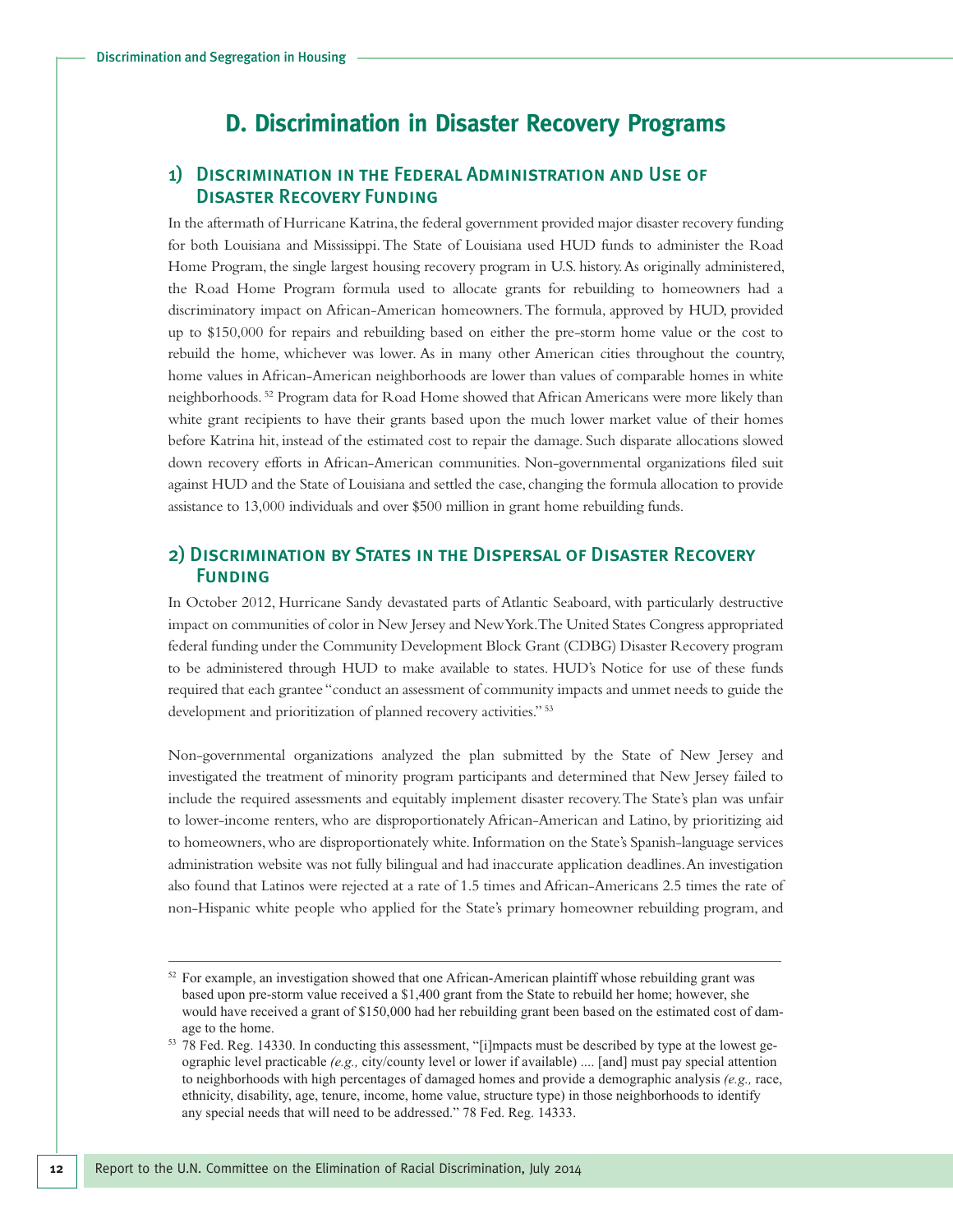renters were given disproportionately small amounts of relief compared to homeowners. <sup>54</sup> The organizations filed suit against the State of New Jersey and later settled, achieving \$215 million for rebuilding homes, \$15 million for rental assistance, required a reexamination of previously denied program applications,and set firm targets to assist those most affected by Hurricane Sandy left out of the State's recovery efforts.

## **E. Federal Enforcement of the AFFH Obligation among Jurisdictions**

Compliance with theAFFH provision at the state and local level currently is monitored through regular fair housing certifications by grantees, and regular local development and publication of the "Analysis of Impediments to Fair Housing" (AI), which must assess local barriers to integration and identify steps necessary to overcome these barriers.HUD historically has had a very limited enforcement program for ensuring state and local compliance with the AFFH obligation. <sup>55</sup> In 2008 the National Commission on Fair Housing and Equal Opportunity issued a report entitled"The Future of Fair Housing" assessing the state of fair housing in the United States forty years after the enactment of the Fair Housing Act.With respect to the Act's AFFH requirement, this report concluded that "the current federal system for ensuring fair housing compliance by state and local recipients of housing assistance has failed."<sup>56</sup> Similarly,a 2009-2010 Government Accountability Office (GAO) investigation of compliance by state and local governments with the AFFH requirement found both compliance by the recipients of federal funding and enforcement of AFFH requirements by HUD to be lacking.<sup>57</sup>

The HUD Office of Fair Housing and Equal Opportunity has been re-energized under the Administration of President Barack Obama, and for the first time since the Act passed in 1968 there has been significant enforcement of the AFFH requirement by HUD: (1) it has participated in and sought increased AFFH enforcement in several federal court cases involving AFFH issues; (2) it has processed and investigated private fair housing complaints where the primary allegations were violations of the AFFH requirement; (3) it has significantly increased its review of local Analyses of Impediments to Fair Housing (AIs), and some have been rejected; and (4) it has undertaken several compliance reviews concerning the AFFH requirement leading to voluntary compliance agreements addressing AFFH requirements. <sup>58</sup> Despite this progress, the historical lack of enforcement in this area indicates a need for structural reforms to sustain progress in desegregation into future administrations—including an AFFH regulation providing meaningful standards and oversight mechanisms.

<sup>54</sup> *Latino Action Network, et al. v. State of New Jersey,* HUD Complaint 02-13-0303-8

<sup>&</sup>lt;sup>55</sup> For a comprehensive history of the United States' failure to implement the AFFH obligation of the Fair Housing Act, *see* Nikole Hannah-Jones, "Living Apart: How the Government Betrayed a Landmark Civil Rights Law," *ProPublica,* Oct. 29. 2013.

<sup>&</sup>lt;sup>56</sup> The Future of Fair Housing: Report of the National Commission on Fair Housing and Equal Opportunity (December 2008), p. 44, *available at* www.prrac.org/projects/fair\_housing\_commission/final\_report.php.

<sup>57</sup> U.S. Gov't Accountability Office, GAO–10–905, Housing and Community Grants: HUD Needs to Enhance Its Requirements and Oversight of Jurisdictions' Fair Housing Plans (2010).

<sup>58</sup> See full discussion in *Affirmatively Furthering Fair Housing in HUD Housing Programs: A First Term Report Card, Part II*, PRRAC, NFHA, & LCCR (Jan. 2013), *available at* www.prrac.org/pdf/HUDFirst-TermReportCardPartII.pdf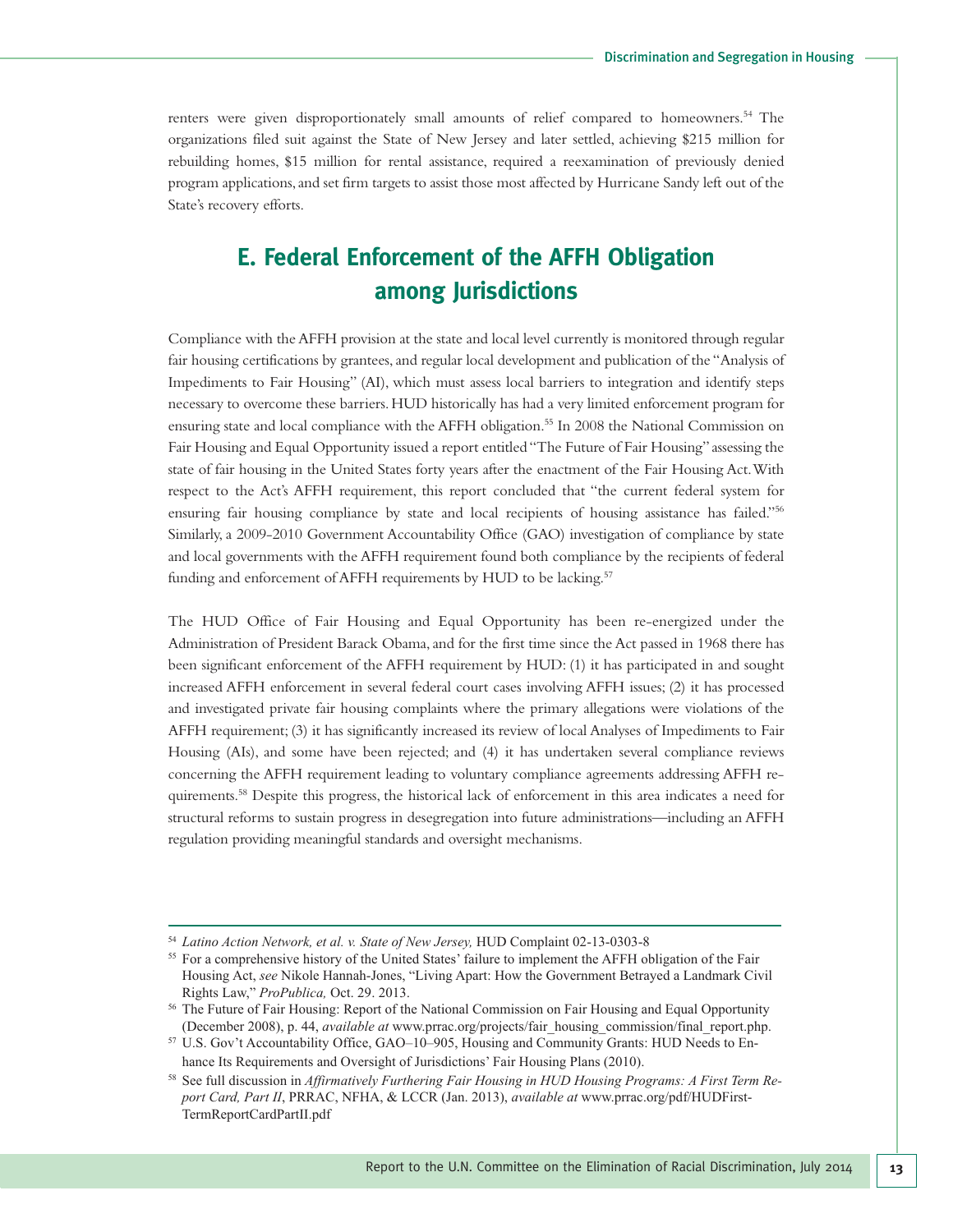## **IV. INTERSECTIONAL ISSUES AND NEED FOR ADDITIONAL PROTECTIONS**

## **A. Intersection of LGBT Status and Race and National Origin**

LGBT individuals and families often experience upfront hostility from landlords, real estate agents, and lenders when looking for housing. In 2011, the National Gay and Lesbian Task Force and the National Center for Transgender Equality released the results of their comprehensive national survey on transgender discrimination.The survey found that of the 6,450 transgender and gender non-conforming study participants, many experienced gender identity discrimination in housing: 19 percent had been denied a home or apartment; 19 percent had experienced homelessness; and 11 percent had been evicted.Those who had experienced homelessness were 2.5 times more likely to have been incarcerated than those who had not experienced homelessness, and more than four times more likely to have done sex work than those who had not experienced homelessness.<sup>59</sup>

In June, 2013,HUD released its first study on the incidence of housing discrimination against same-sex couples in rental housing. HUD's study found that same-sex couples experience discrimination in the online rental housing market, relative to heterosexual couples. HUD also found that same-sex couples received fewer responses to email inquiries than heterosexual couples. 60While HUD's study is significant, it provides no analysis of the intersection of sexual orientation status and race and national origin in housing discrimination. HUD should conduct further research into housing discrimination against LGBT minorities.

### **B. Discrimination on the Basis of Source of Income**

Finding safe, affordable housing in racially and economically integrated communities continues to be one of the biggest challenges for poor families of all protected classes.Several federal programs,including HUD's Section 8 Voucher (also known as the Housing Choice Voucher) program, exist to help lowincome people afford housing and achieve housing mobility. However, demand for housing assistance vouchers from government programs far exceeds their availability. Even when families get assistance, many are met with outright discrimination by landlords who refuse to accept housing vouchers or other housing assistance and income subsidies. Landlords across the nation engage in discrimination based on source of income on a daily basis.

<sup>59</sup> Grant, Jaime M., Lisa A. Mottet, Justin Tanis, Jack Harrison, Jody L. Herman, and Mara Keisling, *Injustice at Every Turn: A Report of the National Transgender Discrimination Survey*. Washington: National Center for Transgender Equality and National Gay and Lesbian Task Force, 2011.

<sup>60</sup> U. S. Dept. of Housing and Urban Development, "An Estimate of Housing Discrimination Against Same-Sex Couples," June 2013.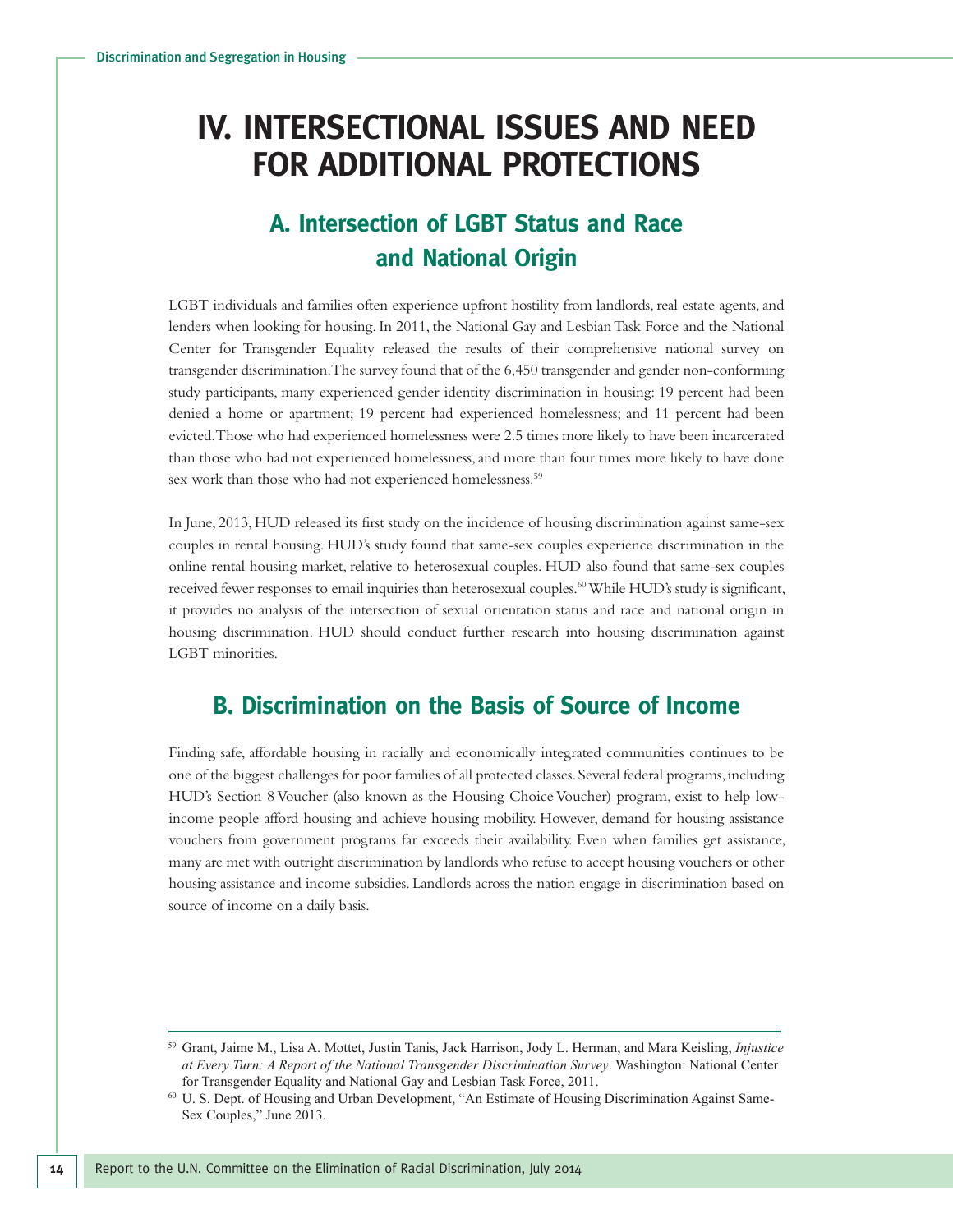Minorities are disproportionately victims of source of income discrimination.The United States Census estimates that in 2011 more than 46 million people lived in poverty, making up 15 percent of the overall population. <sup>61</sup> Poverty in the United States disproportionately affects minorities, and 27.6 percent of African-Americans, 25.3 percent of Hispanics of any race,and 12.3 percent of Asian Americans live in poverty, compared to 9.8 percent of non-Hispanic whites.<sup>62</sup> Between November 1, 2012, and February 28, 2013,African-American households represented 46 percent of all tenant-based voucher households and Latino households represented 15 percent.<sup>63</sup> There are also disparate impacts on communities of color based on local population demographics and historical segregation patterns.

Two studies by private fair housing organizations illustrate the level of source of income discrimination that actually occurs across regions and cities. In July 2008 in the Fair Housing Justice Center in New York City investigated whether real estate brokers and agents were complying with the NewYork City Human Rights Law which prohibits housing discrimination based on source of income.The Center identified over 3000 rental advertisements indicating a limitation or discrimination based on source of income within a matter of days.Another study conducted by the Greater New Orleans Fair Housing Action Center (GNOFHAC) determined that landlords were denying apartments to voucher holders 82 percent of the time: 75 percent of landlords refused to accept housing vouchers, and an additional 7 percent placed conditions upon voucher holders,making it virtually impossible for a voucher holder to rent the apartment. Only 18 percent of housing providers tested stated they would accept housing vouchers as rental payment free from additional terms or conditions and barriers to rental. 64This type of discrimination is often fueled by racial stigmas and stereotypes falsely associated with racial and ethnic minority status. In New Orleans, where 99 percent of the Housing Choice Voucher holders in 2009 were African American, communities of color are disproportionately impacted by source of income discrimination.

## **C. Sexual Harassment against Women of Color in Rental Housing**

The typical victims of sexual harassment in housing tend to be poor women of color who are also single mothers. <sup>65</sup> Many sexual harassment cases involve tenants living in subsidized or affordable housing. Landlords often touch women without consent; grant or deny housing and housing benefits in

<sup>&</sup>lt;sup>61</sup> The U.S. Census follows the methodology of the Office of Management and Budget's Statistical Policy Directive 14 to determine a set of dollar value thresholds that each vary by family size and composition to determine who lives in poverty.

<sup>62</sup> DeNavas-Walt, Carmen, Bernadette D. Proctor, and Jessica C. Smith, U.S. Census Bureau, Current Population Reports, P69-243, *Income, Poverty, and Health Insurance Coverage in the United States: 2011*, U.S. Government Printing Press, Washington, D.C., 2012.

<sup>63</sup> U.S. Dept. of Housing and Urban Development, *Resident Characteristics Report*, Tenant Based Voucher. Accessed March 29, 2013, *available at* https://pic.hud.gov/pic/RCRPublic/rcrmain.asp.

<sup>64</sup> Greater New Orleans Fair Housing Action Center, *Housing Choice in Crisis: An Audit Report on Discrimination against Housing Choice Voucher Holders in the Greater New Orleans Rental Housing Market*, New Orleans.

<sup>&</sup>lt;sup>65</sup> See Nicole A. Forkenbrock Lindemyer, Note, Sexual Harassment on the Second Shift: The Misfit Application of Title VII Employment Standards to Title VII Housing Cases, 18 LAW & INEQ. 351, 371 (2000).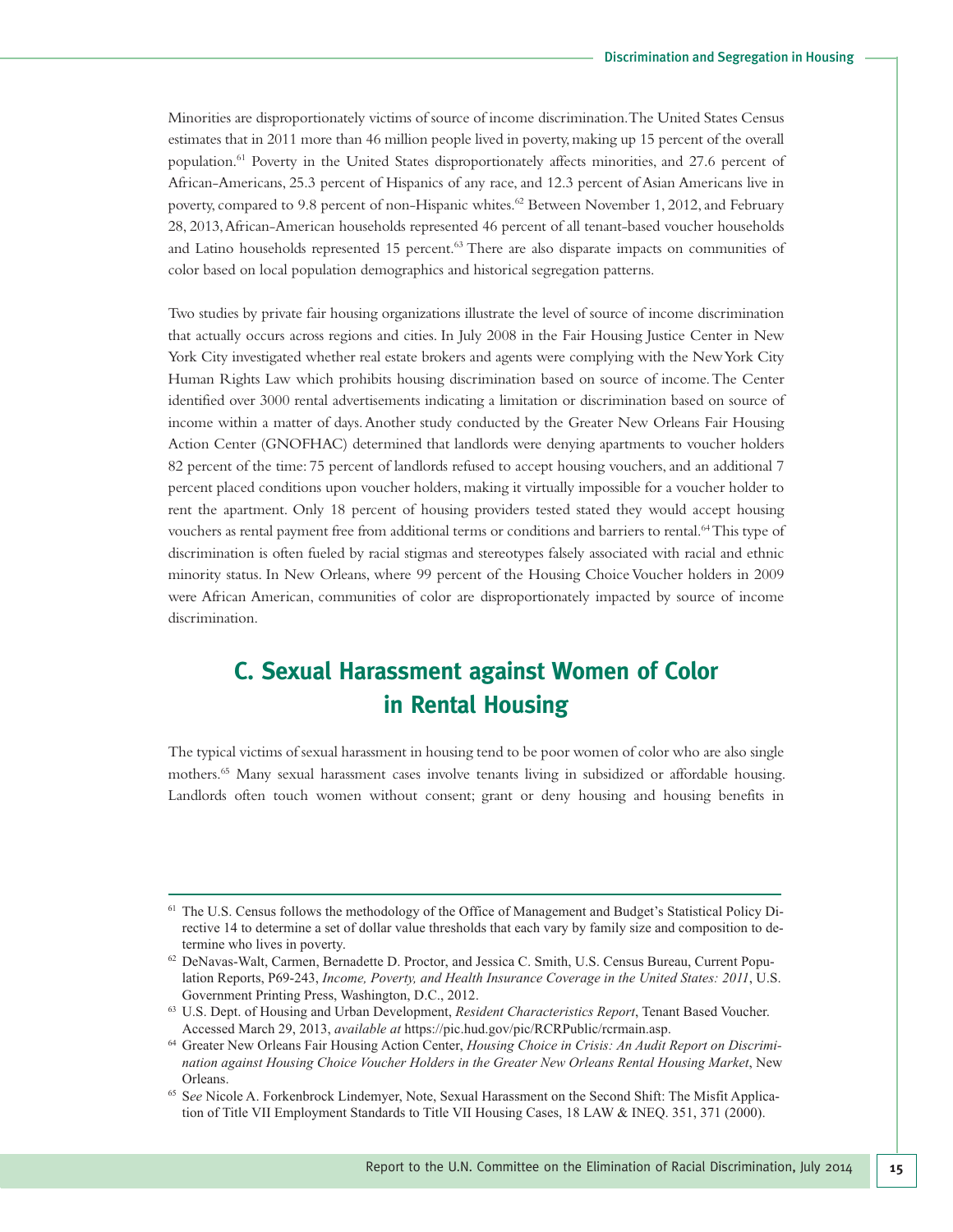exchange for sex; and retaliate against women when they refuse sexual advances.<sup>66</sup> Low-income women are often reluctant to report incidents of sexual harassment by landlords because of risk of eviction, blacklisting, or retaliation from homeowners and landlords. <sup>67</sup> It is especially dangerous for women to report sexual harassment committed by landlords, who hold a key to a home. 68

Over the years, several court decisions have established the contours of the law, relying in large part on sexual harassment law developed in the fair employment context under Title VII of the 1964 Civil Rights Act. <sup>69</sup> Federal courts have referenced the lack of administrative clarity on HUD's position regarding sexual harassment in housing. <sup>70</sup> In 2000, HUD released a proposed regulation concerning sexual harassment in housing but never finalized the rule. Today, there remains a longstanding need for a HUD regulation to establish HUD's position on sexual harassment in housing and to do so with clarity.

Such a regulation would be consistent with judicial decisions interpreting the Fair Housing Act to cover sexual harassment and other harassment in housing and would provide victims of harassment discrimination, the housing industry, and the public with clear information about the type of conduct that is prohibited by the Fair Housing Act.

### **D. Age, Disability, and Segregation**

As increasing numbers of the current population cross the threshold into retirement, racial discrimination in nursing home care is an issue of growing importance.As a result of racially discriminatory admission practices, nursing homes remain heavily segregated, with African Americans disproportionately residing

<sup>66</sup> *See, e.g.*, Press Release, U.S. Dept. of Justice, Justice Department Obtains Record \$1.1 Million Verdict in Sexual Harassment Case Against Landlord in Kansas City, Missouri (May 13, 2004) (noting that most of the victims in a sexual harassment case were lower-income, single women who had limited opportunities to seek other housing); Press Release, Fair Hous. Advocates Ass'n, Jury Awards \$31,452 in Sexual Harassment Case (May 14, 2002) (noting that a single mother delayed reporting incidents of sexual harassment because she did not want to risk homelessness).

<sup>67</sup> Maggie E. Reed, Linda L. Collinsworth & Louise F. Fitzgerald, *There's No Place Like Home: Sexual Harassment of Low-Income Women in Housing*, PSYCHOL. PUB. POL'Y & L. 439, 440 n.2 (2005).

<sup>68</sup> *See, e.g., United States v. Koch,* 352 F. Supp. 2d 970 (D. Neb. 2004).

<sup>69</sup> *See, e.g.*, *Shellhammer v. Llewellyn*, Fair Housing Fair Lending Report., para 15742 (W.D. Ohio 1983), *aff'd* 770 F. 2nd 167 (6th Cir. 1985) (unpublished); *Krueger v. Cuomo*, 115 F. 3rd 487 (7th Cir. 1997); *Honce v. Vigil,* 1 F.3d 1085 (10th Cir. 1993); *Henson v. City of Dundee*, 682 F. 2d 897(11th Cir. 1982); *HUD v. Kogut*, HUDALJ 09-93-1245-1 (April 17, 1995); *Beliveau v. Caras*, 873 F. Supp. 1393, 1397 (C.D. Cal. 1995); *Williams v. Poretsky Mgm't*, 955 F. Supp. 490 (D. Md. 1996); *New York ex rel. Abrams v. Merlino*, 694 F. Supp 1101 (S.D.N.Y. 1988); *Reeves v. Carrollsburg Condominiums*, 1997 U.S. Dist. LEXIS 21762 (Dec. 18, 1997); *United States v. Koch,* 352 F. Supp. 2d 970 (D. Neb. 2004).

<sup>70</sup> *See, e.g., DiCenso v. Cisneros*, 96 F.3d 1004, 1007 (7th Cir. 1996), in which the Seventh Circuit noted that it could not defer to HUD's interpretation of a hostile housing environment –under the agency deference doctrine set forth in *Chevron U.S.A. Inc., v. Natural Resources Defense Council, Inc.*, 467 U.S. 837 (1984) because, unlike the Equal Employment Opportunity Commission, which *had* issued guidelines defining sexual harassment as a form of sex discrimination, "HUD has not even enacted guidelines regarding hostile housing environment sex discrimination."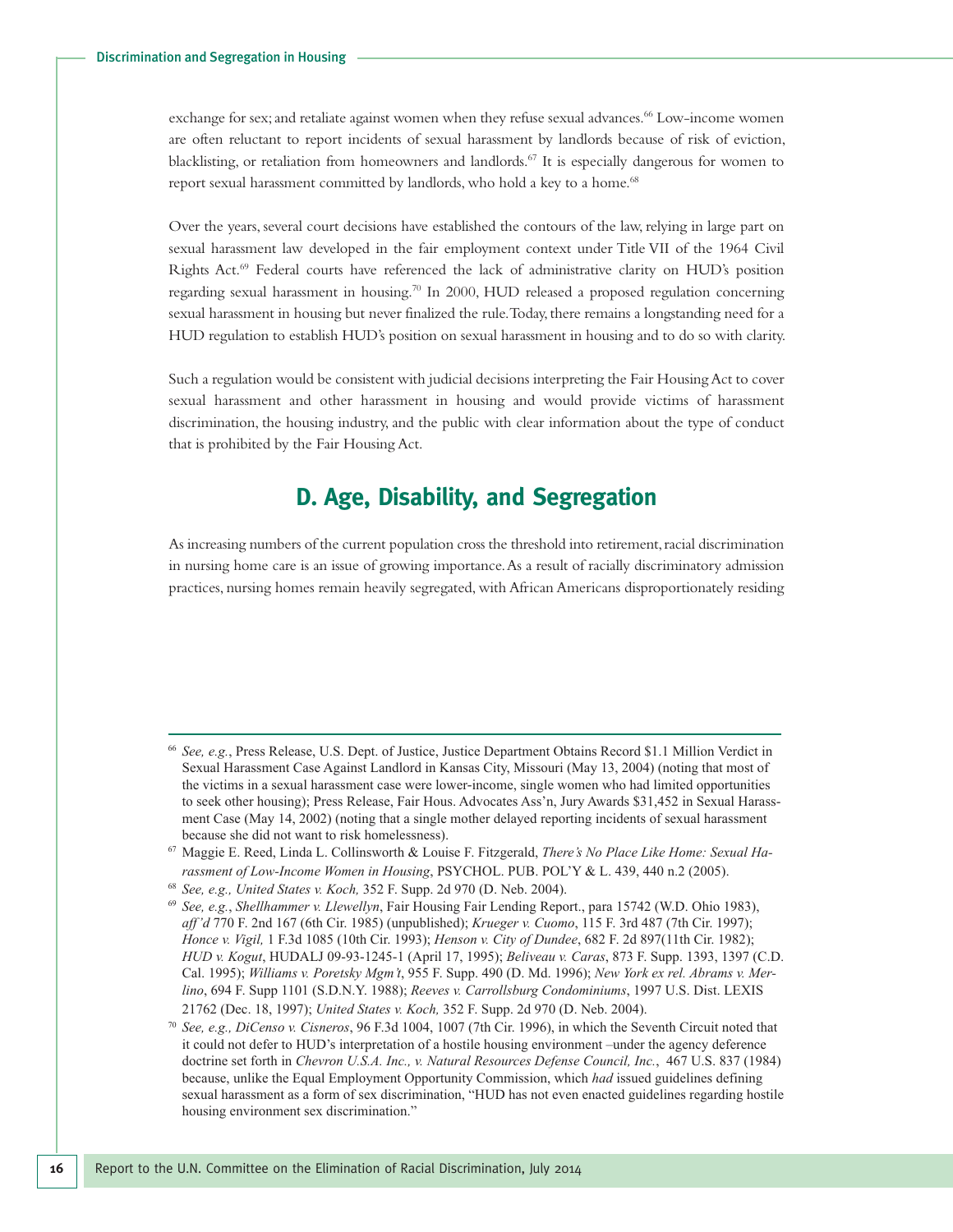in poorer quality nursing homes than their Caucasian counterparts. <sup>71</sup> Unsurprisingly, these nursing homes often have "serious deficiencies, lower staffing ratios, and greater financial vulnerability."<sup>72</sup> Further research shows that as a result of there being fewer African Americans in nursing homes than Caucasians, "African American patients are delayed transfer to nursing homes until they can be placed in the same room with other African Americans or can be transferred to predominantly African American nursing homes."

One study surveying 60 senior communities centered in Chicago's Metropolitan areas shines light on the additional nexus between racial housing discrimination and disability. Despite the fact that African-Americans participants were less likely—as a group—to have a disability than the Caucasian participants, the African-Americans participants on the whole reported being more heavily discriminated against with regard to their senior care than any other ethnic group.<sup>73</sup>

In enforcing the FHA,HUD should proactively address this aspect of housing discrimination.

 $71$  "Several research studies show that even when payment status is controlled there are still significant inequities in access and quality of nursing home care that are only explained based on a difference in the patient's race." David Falcone & Robert Broyles, *Access to Long-Term Care: Race as a Barrier*, 19 J. HEALTH POL. POL'Y & L. 583, 588-91 (1994); Mary L. Fennell et al., *Facility Effects on Racial Differences in Nursing Home Quality of Care*, 15 AM. J. MED. QUALITY 174, 174-76 (2000); David B. Smith, *The Racial Integration of Health Facilities*, 18 J. HEALTH POL. POL'Y & L. 851, 862-64, 866 (1993); William G. Weissert & Cynthia Matthews Cready, *Determinants of Hospital-to-Nursing Home Placement Delays: A Pilot Study*, 23 HEALTH SERVICES RES. 619, 632, 642 (1988).

<sup>72</sup> David B. Smith et al., *Separate and Unequal: Racial Segregation And Disparities in Quality Across U.S. Nursing Homes*, 26 Health Affairs 1448, 1448 (Sep. 2007), *available at* http://bit.ly/1pXghEv (noting that blacks are more likely than whites to seek care from facilities with significantly fewer up-to-date technological resources).

<sup>73</sup> John Marshall Fair Housing Legal Support Center, *Senior Housing Research Project Final Report*, at 191, 194, 269 (2007), *available at* http://bit.ly/U3NAsp (noting that the overwhelming majority of all African American participants (70%) experienced racial discrimination in the housing context, yet only 25% reporting suffering from disabilities. One facility was even reported to inform disabled inquirers of a 15 year waiting list, while nondisabled inquirers were told the waiting list was significantly shorter – i.e. between 3 and 12 months long). The study notes: "Predictably, there was a significant disparity among the racial groups: 51 percent of minorities indicated that they were victims of housing discrimination compared to 18 percent of Caucasian respondents". *Id.* at 185.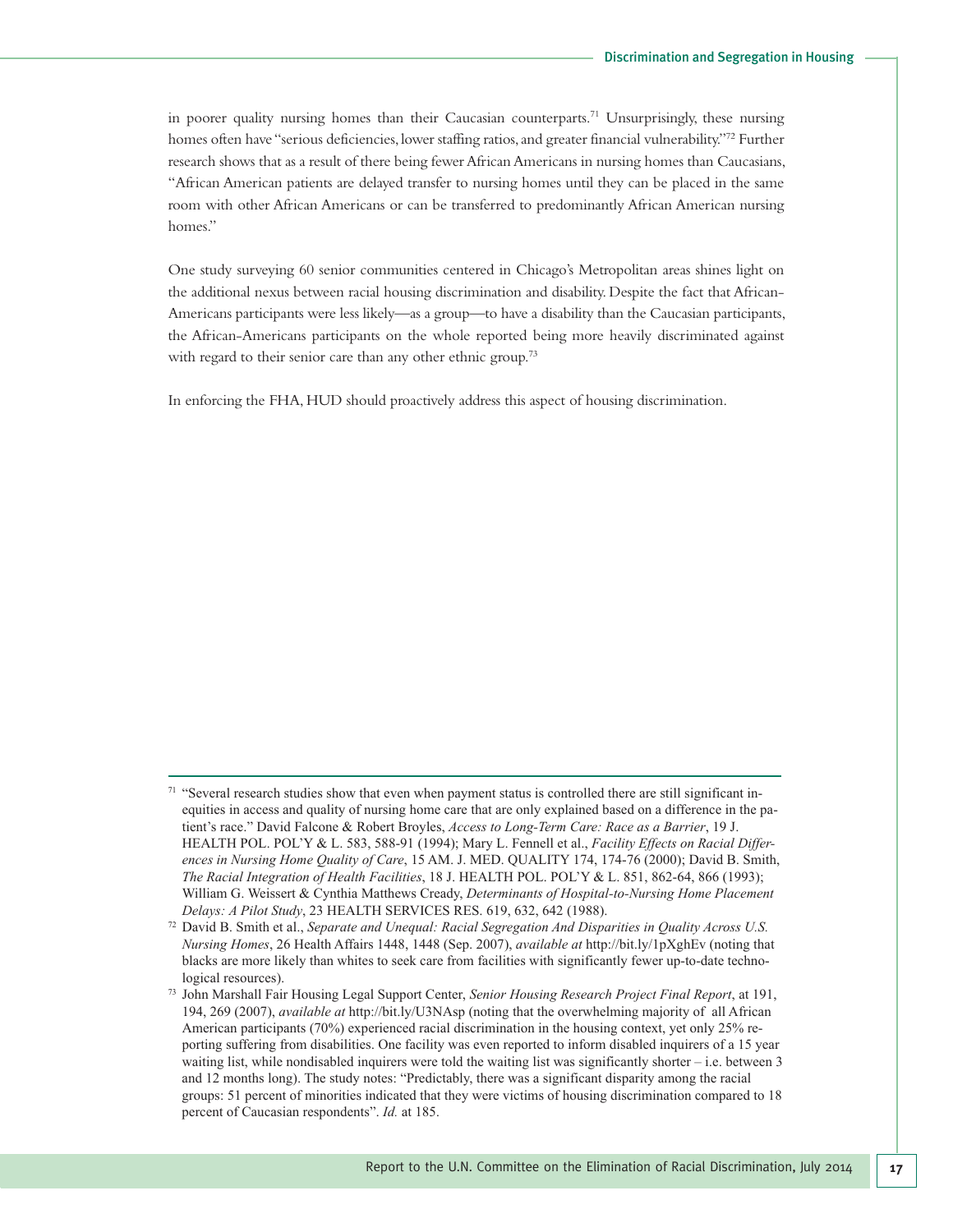## **V. RECOMMENDATIONS**

## **A. Recommendations for Congressional Action**

HUD is responsible for administering federal funds for fair housing enforcement and education to nongovernment fair housing organizations and city and state civil and human rights agencies. HUD has begun to take a greater systemic approach to fair housing enforcement. For years, HUD handled only individual cases of housing discrimination.However, in the last six years,HUD has worked closely with fair housing organizations and has directed its funding and staffing resources to pursuing enforcement activities that have a widespread impact of opening housing to many.In 2013, these private fair housing organizations investigated 69 percent of all reported instances of housing discrimination in the United States. However, HUD's fair housing enforcement grants made to these private groups remain significantly underfunded.To reasonably support heightened fair housing enforcement (including a new AFFH rule), and to be consistent with the findings of the National Commission on Fair Housing and Equal Opportunity,<sup>74</sup> we recommend that Congress increase funding for the Fair Housing Initiatives Program to at least \$52 million annually and the Fair Housing Assistance Program to at least \$40 million.

HUD itself must have the necessary permanent enforcement and investigations staff in its Office of Fair Housing and Equal Opportunity to conduct proper and timely investigations of administrative complaints of housing discrimination,as well as compliance reviews of states and cities efforts to comply with the Fair Housing Act's requirement to affirmatively further fair housing. We recommend that Congress provide appropriations to fund HUD's FHEO staffing with at least 750 full time employees.

Existing fair lending laws should be enforced to address the barriers to homeownership created by the GSEs for borrowers of color. Legislative efforts to reform the system to limit taxpayer liability must not only maintain the role that the GSEs have played in providing access to credit, but also expand it.This would include ensuring that housing finance entities affirmatively serve the credit needs of all communities.

Currently,federal law does not prohibit discrimination against a person in housing based on their lawful source of income. This has a disparate impact on minorities. Congress should pass the Home Opportunities Made Equal Act (HOME Act), <sup>75</sup> which would extend protections of the Fair Housing Act to persons based on their lawful source of income, sexual orientation, gender identify, and marital status.The bill also strengthens other portions of the Fair Housing Act.

Congress should also conduct extensive hearings on the treatment of REO properties,and examine the efficacy of the supervision that government agencies conduct of entities that own or service these properties, with a focus on how they affect access to homeownership for minorities.

<sup>74</sup> The Future of Fair Housing: Report of the National Commission on Fair Housing and Equal Opportunity, December 2008.

<sup>75</sup> In 2013, Senator Sherrod Brown of Ohio introduced the HOME Act in the U.S. Senate (S. 1242) and Representatives Jerrold Nadler and John Conyers introduced the HOME Act in the U. S. House of Representatives (H.R. 2479) during the  $113<sup>th</sup>$  Congress.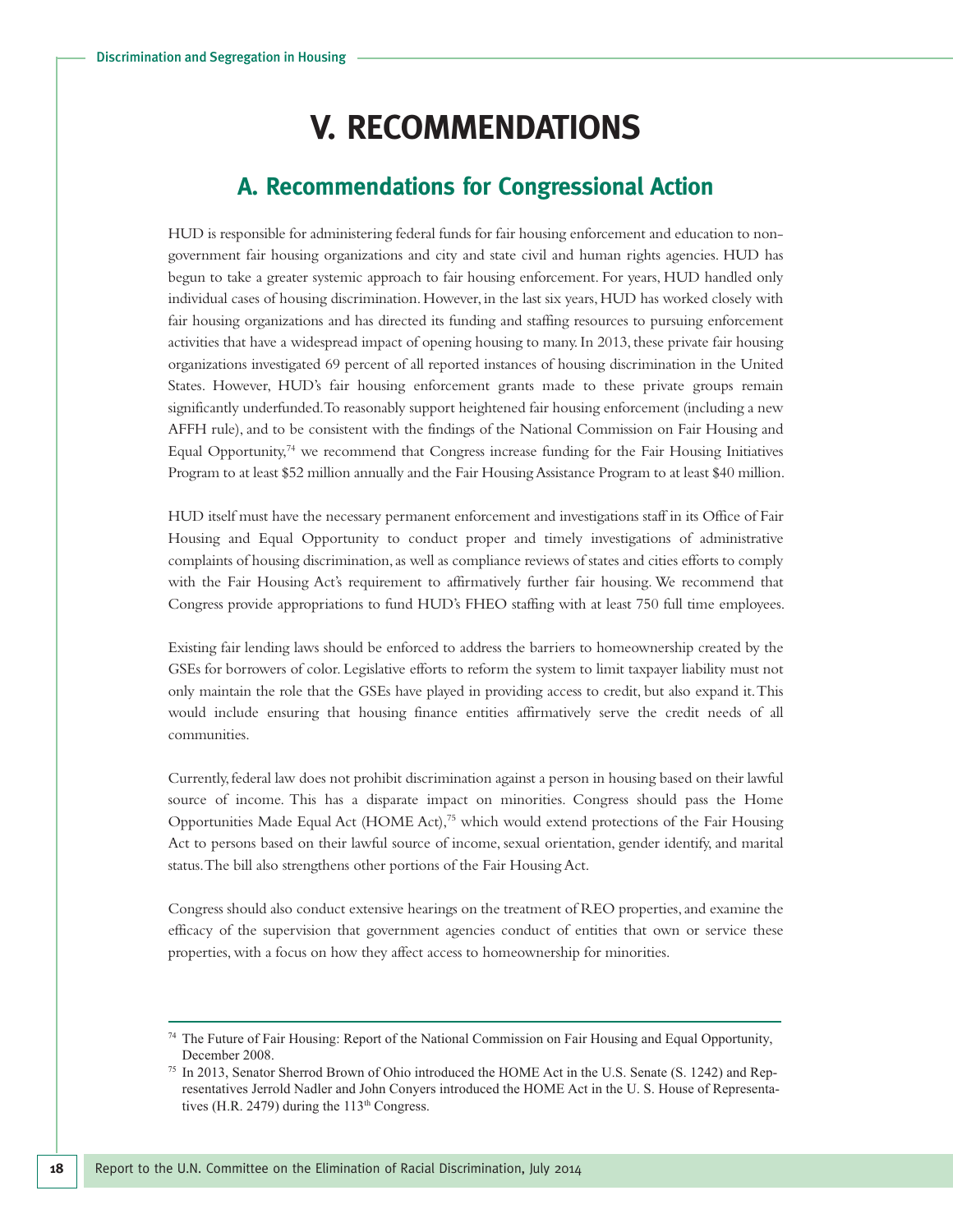TitleVI of the 1964 Civil Rights Act prohibits discrimination on the basis of race in federally-funded programs and activities, but private parties currently are unable to access the judicial system for protection against discriminatory effects discrimination under TitleVI: the statute does not extend a private right of action for disparate impact claims. As a result, the public must rely on federal agency enforcement—unlike in other areas of civil rights law for which they may access the courts directly to find redress. Congress should restore a right of action for disparate impact discrimination under Title VI, allowing members of the public to protect themselves fully from discrimination and ensure fairness and accountability in government-funded programs, including housing and development programs. 76

### **B. Recommendations for Executive Action**

Compliance with CERD and the obligations of domestic law provides that the federal government's agencies must coordinate in affirmatively furthering fair housing and contribute to the elimination of segregation in the United States.Compliance requires concrete,structural-level reforms.We recommend the executive branch of government take the following steps.

- Meaningful implementation of the affirmatively furthering fair housing obligation (including finalization of HUD'sAffirmatively Furthering Fair Housing Rule) by HUD and across all agencies administering housing programs.This includes strong ongoing oversight by HUD and additional enforcement resources.
- Treasury should issue civil rights standards for the Low Income Housing Tax Credit Program, includingTitleVI of the 1964 Civil Rights Act and the Fair Housing Act (including its affirmatively furthering provision).This should include siting standards directing a significant portion of family units to low poverty,non racially concentrated communities,while preserving units that are affordable to the lowest income families.
- HUD should redesign all federal rental housing programs to meet affirmative obligations to address segregation, with both strong standards (that is, mandatory requirements) and strong incentives for mobility and affordable housing siting. In the Section 8 program, HUD should implement smallarea Fair Market Rents to increase the range of neighborhoods available to voucher holders.HUD should revise the Section 8 Management Assessment Program (SEMAP) and Section 8 Administrative Fee system to reward PHAs for improved opportunity outcomes for families. Additionally, the voucher portability process should be revised to minimize hurdles and information barriers for clients. Additional funding should be provided for mobility programs, particularly in segregated metropolitan areas.
- Increased staffing of HUD's Office of Fair Housing and Equal Opportunity to conduct additional compliance reviews of entitlement jurisdictions' efforts to affirmatively further fair housing.
- As the government noted in its submission, HUD has issued a regulation implementing the discriminatory effects standard of the Fair HousingAct and reinforcing the longstanding interpretation of that law.However, effective enforcement requires increased government support. Such increased support should include:
	- The HUD Secretary's increased initiation of complaints using the discriminatory effects standard to challenge discriminatory lending practices.

<sup>76</sup> The U.S. Supreme Court erased this right with its decision in *Alexander v. Sandoval*, 532 U.S. 275 (2001); private parties previously were able to sue to enforce disparate impact regulations promulgated under Title VI.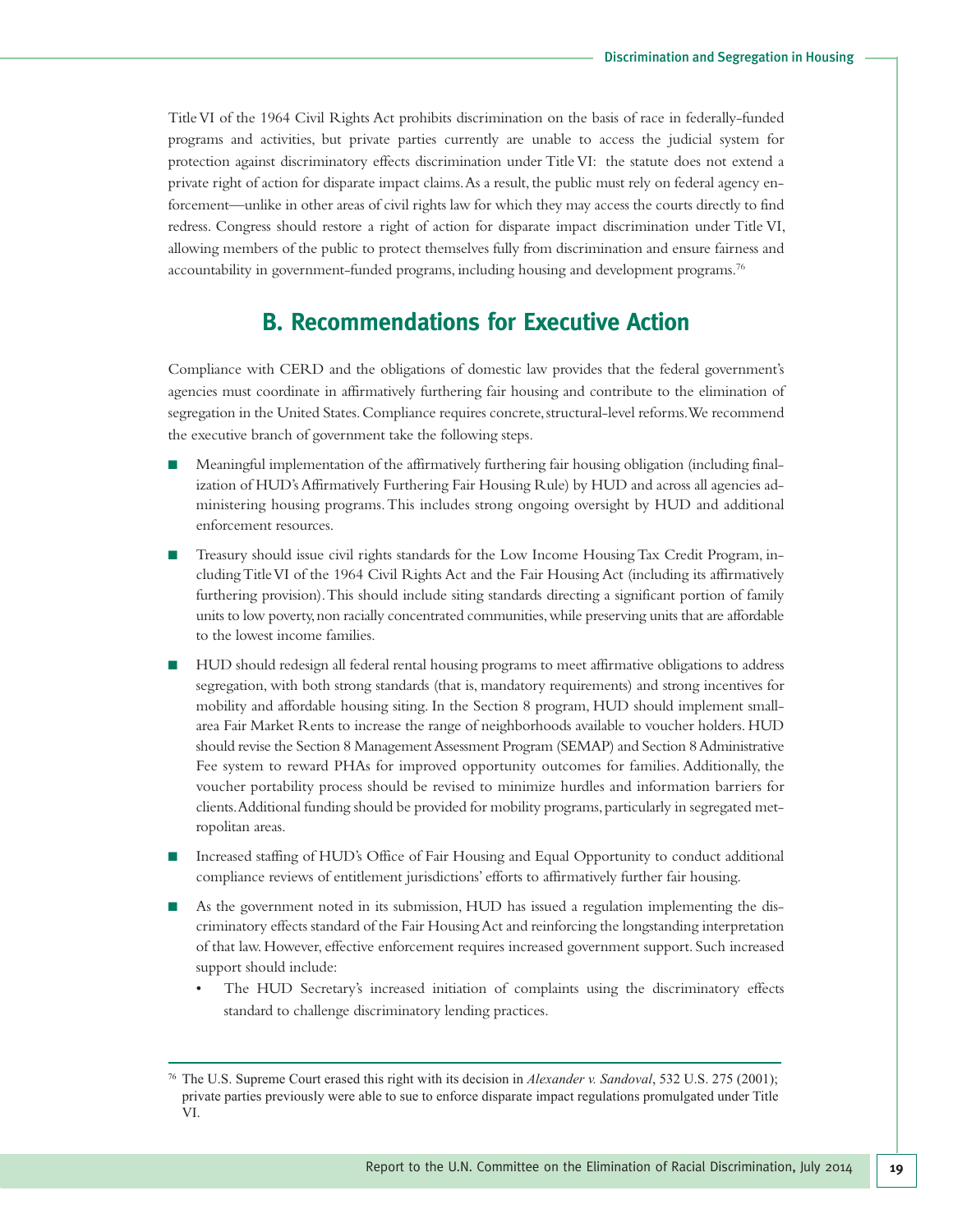- HUD's meaningful independent evaluation of all HUD housing and community development programs for their impacts on residential segregation.
- HUD should withdraw funds from entitlement jurisdictions and local participants of programs if administration of those funds and programs yields discriminatory results or increases residential segregation.
- HUD should conduct systemic enforcement of source of income discrimination using the disparate impact doctrine and discriminatory effects standard.
- Reconvene the President's Fair Housing Council. The Administration should implement Executive Order 12892 to reaffirm the Fair HousingAct's mandate that all Federal programs and activities relating to housing and urban development affirmatively further fair housing.The President should reconvene the President's Fair Housing Council consisting of the Secretaries, Directors,and Commissioners of the Federal departments and regulatory agencies,and appoint the Secretary of the Department of Housing and Urban Development as its chair.The purpose of the Council is to review the"design and delivery of Federal programs and activities to ensure that they support a coordinated strategy to affirmatively further fair housing."

The need for additional policy changes has been reinforced by the foreclosure crisis and its exposure of unfair lending practices. Reforms needed in this area include:

- Guidance from HUD and the financial regulatory agencies on compliance with the obligation to maintain and market REO properties in a nondiscriminatory manner. Require that all government agencies with REO properties, and supervisory authority over private market entities that conduct business in the REO space, abide by a nationally-uniform disposition process that treats borrowers and communities fairly, and prioritizes homeownership opportunities while also driving equitable conversion of REO properties to much-needed rental housing that serves all communities, especially extremely low and low and moderate income households.
- HUD and federal banking regulators, including the Consumer Financial Protection Bureau, the Federal Reserve Board, and the Office of Comptroller of the Currency, should use their authority to conduct a nationwide investigation of bank and maintenance servicer policies and practices with regard to REO properties.
- HUD should put protections in place to avoid wrongful sales of FHA-insured loans that qualify for loss mitigation to achieve the best possible outcomes for all homeowners. HUD should rigorously scrutinize loss mitigation reviews of servicers, ensure compliance and monitoring and reporting of servicing outcomes, expand outreach to homeowners adversely harmed in DASP sales, post all sales requirements, promote the purchase of loans by non-governmental organizations, and require private investor purchasers to provide sustainable loss mitigation for homeowners through a transparent process.
- Further steps need to be taken to address the barriers to homeownership created by the GSEs for borrowers of color by enforcing existing fair lending laws.The Federal Housing Finance Agency should undertake comprehensive review of all actions planned by the GSEs, for their impact on the ability of minorities to access homeownership.